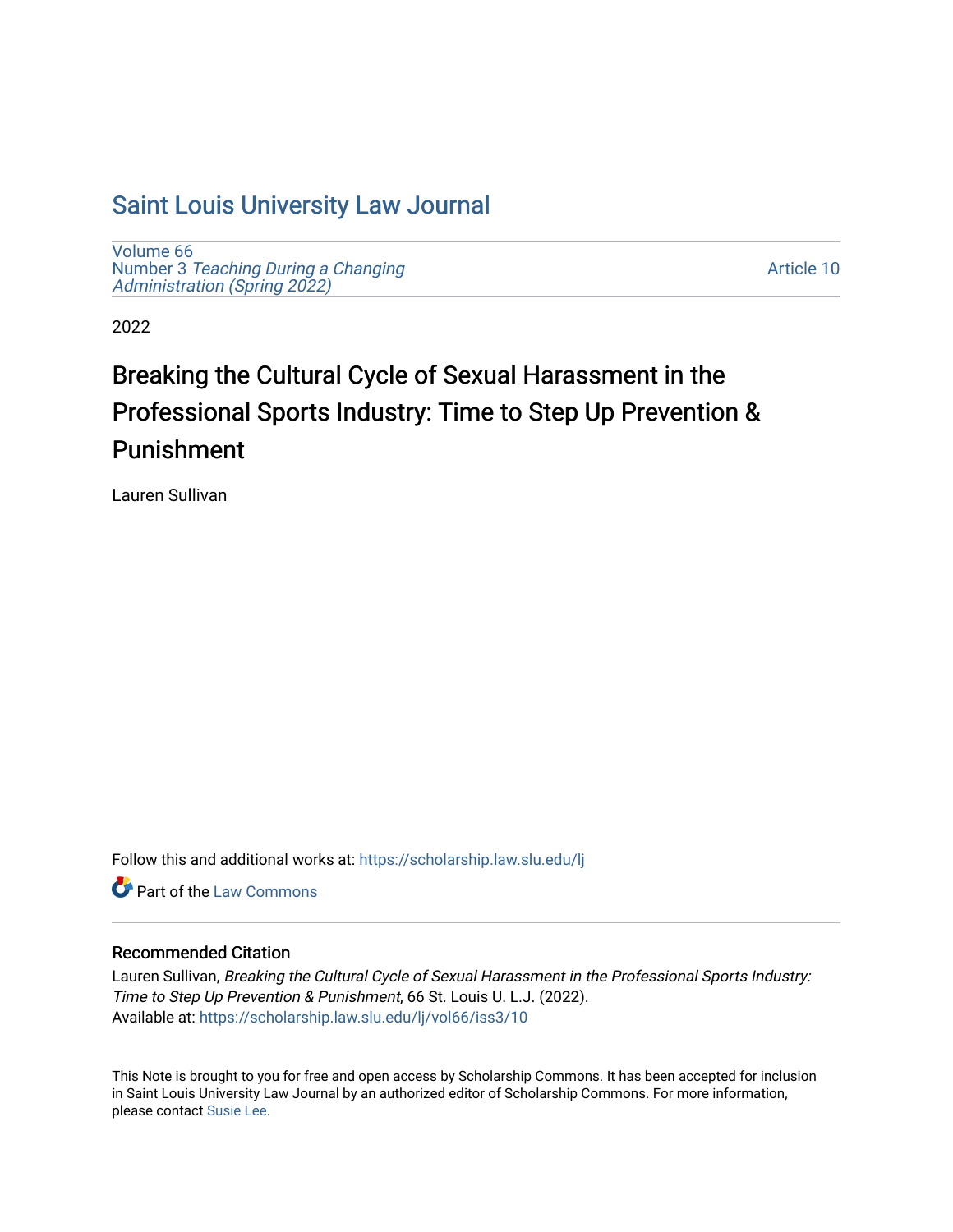# **BREAKING THE CULTURAL CYCLE OF SEXUAL HARASSMENT IN THE PROFESSIONAL SPORTS INDUSTRY: TIME TO STEP UP PREVENTION & PUNISHMENT**

# ABSTRACT

*The National Football League's Washington Football Team, now known as the Washington Commanders, faces an abundant amount of franchise issues, but its toxic workplace environment full of sexual harassment towers above the rest. This is just the most recent example of a professional sports team mistreating its women employees. Year after year, sexual harassment allegations resurface, revealing a contemplation of whether the current "solutions" for curbing sexual harassment in the professional sports industry are effective.* 

*Current remedies, both in a legal and societal context, have inhibited efforts by women for equal treatment from the teams who employ them. When allegations arise, an internal investigation follows, ultimately leading to sanctions by the organization's league. Lawsuits commonly follow, often resulting in settlements. Soon after, another scandal within the industry hits the media—and so, the process begins again. By exploring potential modifications to current remedies and proposing initiatives for the Washington Football Team, this Note provides hope that the organization launches an effort to strip itself of its toxic and pervasive culture and leads in the next step of decreasing sexual harassment throughout the entire professional sports industry.*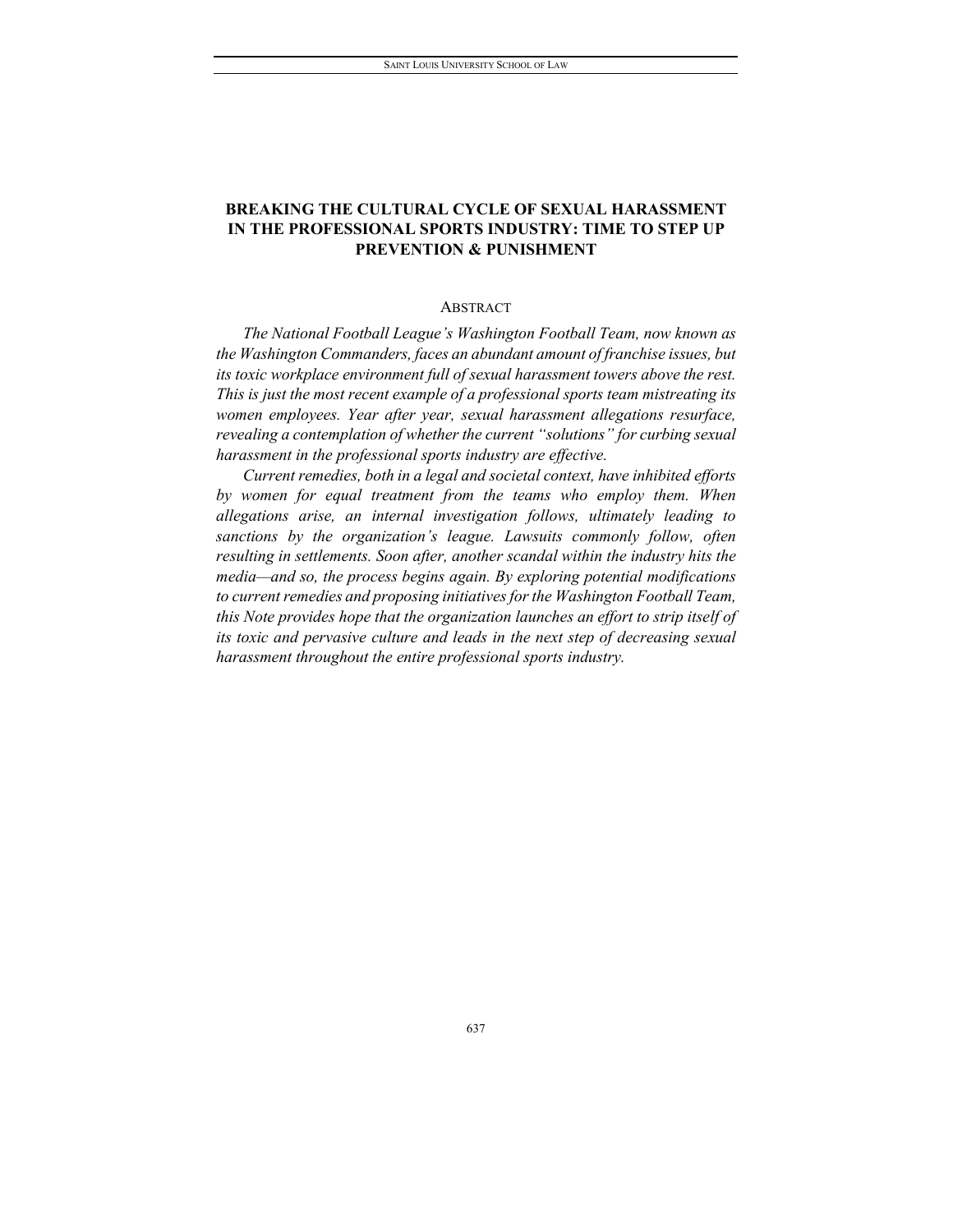#### **INTRODUCTION**

"I have never been in a more hostile, manipulative, passive-aggressive environment . . . and I worked in politics."<sup>[1](#page-2-0)</sup> This quote represents one of the many disturbing comments made by women who have worked in the professional sports industry, particularly, Julia Payne, the former Vice President of Communications for the Washington Football Team.[2](#page-2-1) While it is true that the participation of women *playing* sports has significantly improved since the passage of Title IX in 1972, $3$  has there really been any meaningful improvement in female involvement on the business side of the professional sports industry? Based on the recent allegations made by forty-two former female employees of the Washington Football Team,<sup>[4](#page-2-3)</sup> the answer appears to be no.<sup>[5](#page-2-4)</sup> In the summer of 2020, the Washington Post published two investigative reports outlining allegations made by female employees regarding encounters with male colleagues or superiors, revealing a workplace cultivated with inequality and intimidation.[6](#page-2-5) These reports unveiled the need for a cultural change in the Washington Football Team organization, and likely many other organizations within the professional sports industry.

The professional sports industry in the United States is male-dominated.<sup>[7](#page-2-6)</sup> Principally comprised of the National Football League ("NFL"), Major League Baseball ("MLB"), the National Basketball Association ("NBA"), and the

<span id="page-2-0"></span><sup>1.</sup> Will Hobson & Liz Clarke, *From Dream Job to Nightmare*, WASH. POST (July 16, 2020), https://www.washingtonpost.com/sports/2020/07/16/redskins-sexual-harassment-larry-michaelalex-santos/?arc404=true.

<sup>2</sup>*. Id*.

<span id="page-2-2"></span><span id="page-2-1"></span><sup>3.</sup> Keyleigh N. Wallick, *Underrepresentation of Women in Sports Leadership: Stereotypes, Discrimination, and Race*, CUPOLA (2018), https://cupola.gettysburg.edu/cgi/viewcontent.cgi?arti cle=1764&context=student\_scholarship.

<span id="page-2-3"></span><sup>4.</sup> Matthew Paras, *Director for Dan Snyder's Former Foundation Accused of Sexual Harassment: Report*, WASH. TIMES (Nov. 18, 2020), https://www.washingtontimes.com/news/ 2020/nov/18/director-dan-snyders-former-foundation-accused-sex/.

<span id="page-2-4"></span><sup>5.</sup> In July 2020, the previously known "Washington Redskins" football team changed their brand name to the "Washington Football Team," pending an adoption of a new name. *Washington Announces Franchise Will Be Called 'Washington Football Team' Pending Adoption Of New Name*, WASH. FOOTBALL TEAM, https://www.washingtonfootball.com/news/redskins-announcefranchise-will-be-called-washington-football-team-pending-adop (last visited Jan. 21, 2020). After eighteen months, the team announced its new name to be the "Washington Commanders." *Washington Announces New Team Name: Washington Commanders*, NAT'L FOOTBALL LEAGUE (Feb. 2, 2022), https://www.nfl.com/news/washington-commanders-new-team-name. Nevertheless, this Note will refer to the team as the "Washington Football Team" because that was the name at the time the sexual harassment allegations described throughout this Note arose.

<sup>6.</sup> Paras, *supra* note 4.

<span id="page-2-6"></span><span id="page-2-5"></span><sup>7</sup>*. See* Surina Khurana, *The Sports Industry Is Sexist and It's Time We Fix It*, DAILY CALIFORNIAN (Mar. 29, 2019), https://www.dailycal.org/2019/03/29/the-sports-industry-is-sexistand-its-time-we-fix-it/.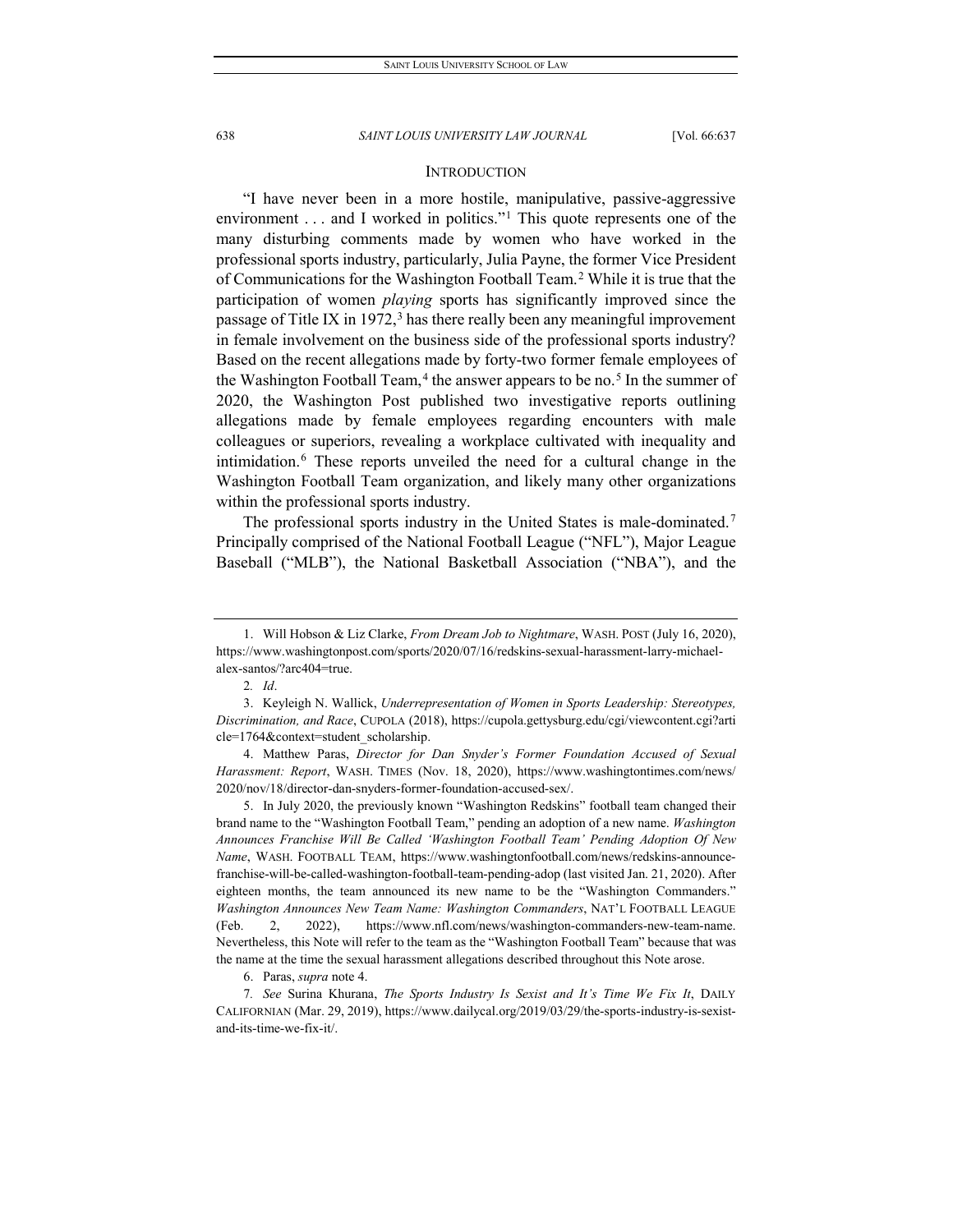National Hockey League ("NHL"), together known as the "Big Four,"[8](#page-3-0) the professional sports industry in the United States operates with a gender imbalance that is impossible to hide.<sup>[9](#page-3-1)</sup> The stereotype is that professional sports are strictly to be played, viewed, and controlled by men; but when women account for thirty-seven to forty-five percent of professional sports leagues' fan-bases, that stance loses its soundness.<sup>[10](#page-3-2)</sup> Women should be playing a more significant role in the business of professional sports, a multi-billion dollar enterprise.

In truth, there are quite a few women who possess positions in the offices of professional sports teams.<sup>[11](#page-3-3)</sup> However, women are treated differently than men in these positions.<sup>[12](#page-3-4)</sup> As an industry deeply rooted with hyper-masculine characteristics, it is no surprise that sexual harassment occurs frequently in professional sports. Countless allegations arise from men in powerful positions using their professional advantage in an attempt to manipulate women through the use of sexual advances and unprofessional comments.<sup>[13](#page-3-5)</sup> When women preliminarily inform their employer of an unwelcomed sexual harassment situation, employers do not always handle the complaint appropriately.<sup>[14](#page-3-6)</sup> So when necessary, women can file claims with the Equal Employment Opportunity Commission ("EEOC") for sexual harassment.[15](#page-3-7) Yet, even with potential claims against them, teams within the "Big Four" do not appear to be making any meaningful changes to their harmful employment practices.

<span id="page-3-3"></span>11*. E.g.*, *Influential Women in Football*, NAT'L FOOTBALL LEAGUE, https://www.nfl.com /photos/influential-women-in-football-0ap3000000812590 (last visited Feb. 14, 2021). Some influential women working throughout the NFL include: Amy Trask, the first female CEO of an NFL team; Martha Firestone Ford, the controlling owner of the Detroit Lions organization since 2014; Amy Adams-Strunk, the controlling owner of the Tennessee Titans organization; Kathryn Smith, the first female to obtain a full-time coaching position in the NFL; Katie Blackburn, the executive vice president of the Cincinnati Bengals; and Sarah Thomas, the first female NFL official. *Id*.

<span id="page-3-4"></span>12*. See* Trisha Mannie, *Chapter 951: A Step Towards Ending Sexual Harassment*, 50 U. PAC. L. REV. 201, 203 (2019).

13*. Id.* at 202–03.

<span id="page-3-6"></span><span id="page-3-5"></span>14*. See* Carly McCann et al., *Employer's Responses to Sexual Harassment*, UNIV. MASS. AMHERST CTR. FOR EMP. EQUITY, https://www.umass.edu/employmentequity/employers-re sponses-sexual-harassment (last visited Feb. 14, 2021).

<span id="page-3-7"></span>15. FILING A CHARGE OF DISCRIMINATION, U.S. EQUAL EMP. OPPORTUNITY COMM'N, https://www.eeoc.gov/filing-charge-discrimination (last visited Dec. 21, 2020).

<span id="page-3-0"></span><sup>8.</sup> Pete Grathoff, *Cool Graphic Shows All the Big Four Sports League Champions of the 2010s*, KAN. CITY STAR (Oct. 31, 2019), https://www.kansascity.com/sports/spt-columns-blogs/ for-petes-sake/article236860263.html.

<sup>9</sup>*. See* Khurana, *supra* note 7.

<span id="page-3-2"></span><span id="page-3-1"></span><sup>10.</sup> Bri Newland & Ted Hayduk, *Female Sport Fandom: Insights from the Growing Female Market*, PRESTON ROBERT TISCH INST. FOR GLOBAL SPORT, https://www.sps.nyu.edu/content/ dam/sps/academics/departments/tisch-institute-for-global-sport/pdfs/Female\_Sport\_Fandom White Paper.pdf (last visited Feb. 14, 2021).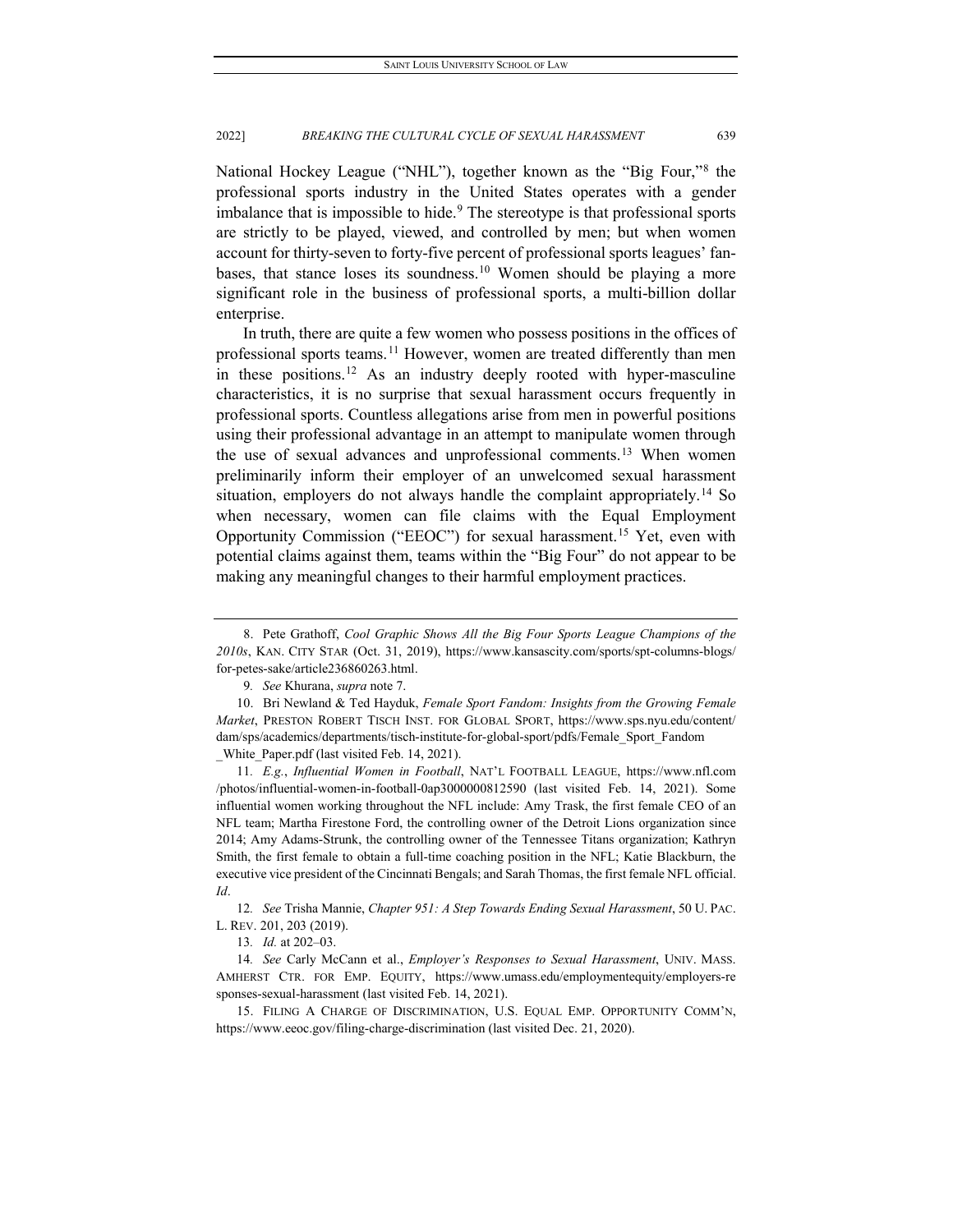The ongoing pattern of toxicity toward women employees within the professional sports industry presents complex legal issues for women seeking redress. This Note will explore the systematic culture of sexism occurring throughout the "Big Four" sports in the United States and assess whether current reparation tactics of internal investigations and monetary settlements are effective in improving the status of women on the business side of the industry.

In Part I, this Note will provide an overview of the current problem occurring in the Washington Football Team organization and the previous problem, which occurred in the Dallas Mavericks organization, as examples to show how sexual harassment is a continuing issue in professional sports. Part II discusses what legal opportunities these women have and where these claims come from historically. Then, in Part III, this Note will examine the weaknesses of internal investigations and EEOC settlements when used to solve sexual harassment issues within the industry. Finally, in Part IV, this Note will explore the redress opportunities for women who experience sexual harassment in their workplace and what legal changes need to be made in order for the professional sports industry to become a more inclusive place to work.

# I. THE PROBLEM: REPORTS FROM THE WASHINGTON POST & SPORTS ILLUSTRATED

In July and August of 2021, the Washington Post (the "Post") published two detailed reports uncovering the miserable work environment for women cultivated by the Washington Football Team organization. Unfortunately for the organization, these reports were released in the midst of other unsettling public issues for the team—a longstanding losing streak, a name change from its traditional and controversial "Redskins" brand name, and a strong desire for a change in ownership.[16](#page-4-0) The Post first released a report in July revealing allegations against the team by seventeen former women employees, but just a month later, the Post published a second report, which added twenty-five more women with allegations against male employees in the organization—presenting a total of forty-two accusers.

# *A. The July Report*[17](#page-4-1)

The Post began its report by categorizing allegations against the Washington Football Team as either (1) "unwelcome overtures or comments of a sexual nature" or (2) "exhortations to wear revealing clothing and flirt with clients to close sales deals."[18](#page-4-2) Before the report was published, but after the Post presented

<span id="page-4-2"></span><span id="page-4-1"></span><span id="page-4-0"></span><sup>16.</sup> Vinnie Iyer, *Daniel Snyder and the Washington Football Team: A Timeline of His Dysfunctional, Now Full Ownership*, SPORTING NEWS (Mar. 24, 2021), https://www.sportingnews .com/us/nfl/news/daniel-snyder-redskins-timeline/.

<sup>17.</sup> Hobson & Clarke, *supra* note 1.

<sup>18</sup>*. Id*.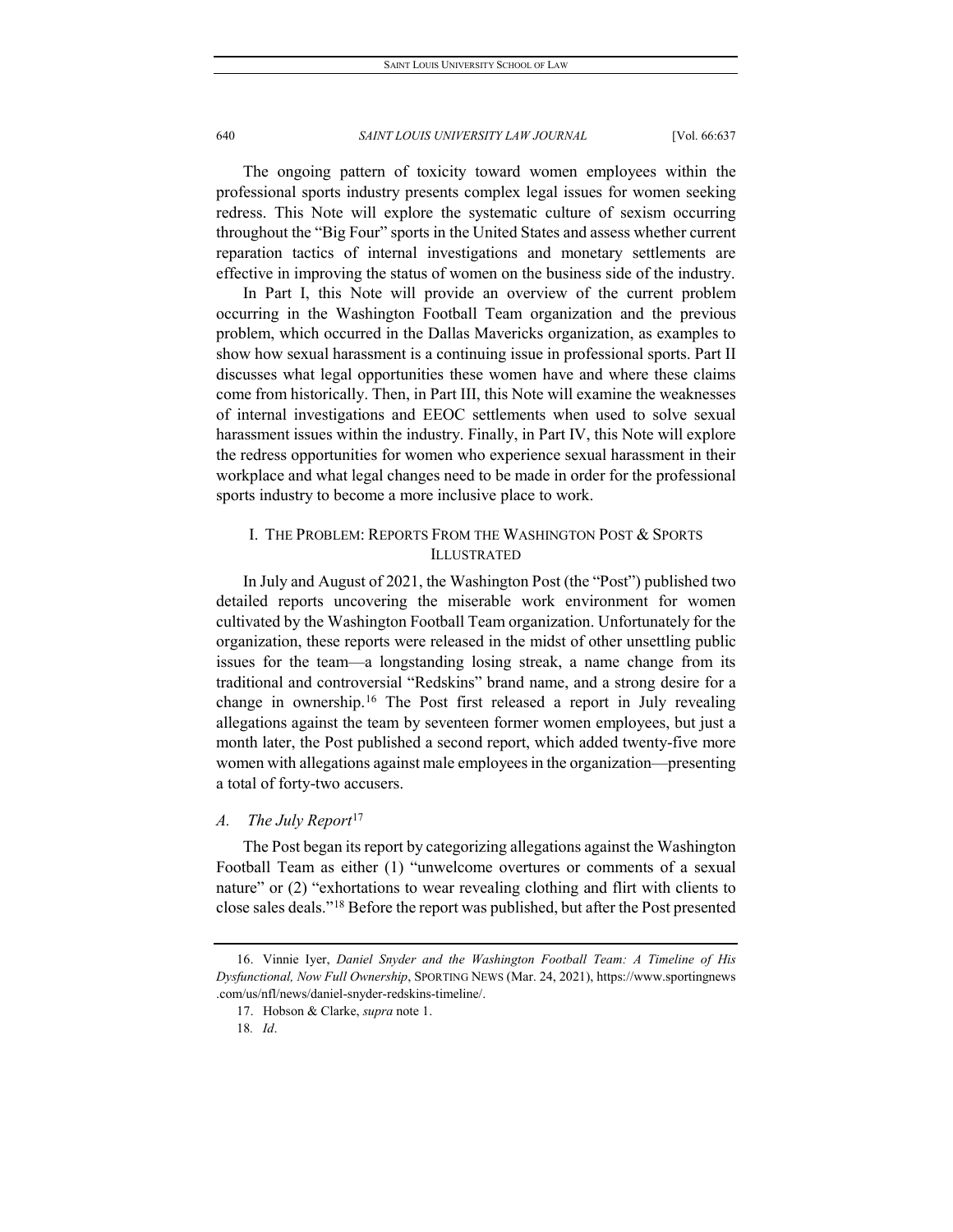its findings to the organization, three of the accused employees departed from the organization: (1) Larry Michael, the former Senior Vice President of Content, accused of frequently "discuss[ing] the physical appearance of female colleagues in sexual and disparaging overtones;" (2) Alex Santos, the former Director of Pro Personnel, accused of making "inappropriate remarks about [former employees' and reporters'] bodies and asking them whether they were romantically interested in him," as well as pinching another woman employee and "[telling] her she had 'an ass like a wagon;'" and (3) Richard Mann II, Assistant Director of Pro Personnel, accused of texting a woman colleague "to expect an 'inappropriate hug . . . And don't worry that will be a stapler in [his] pocket, nothing else."<sup>[19](#page-5-0)</sup> These allegations, unfortunately, were reinforced by many more accusations made by other women employees of the organization.<sup>[20](#page-5-1)</sup> For example, Emily Applegate, former Marketing Coordinator for the organization, described her time at the organization as "the most miserable experience of [her] life."<sup>[21](#page-5-2)</sup> She expressed how working under Mitch Gershman, the Chief Marketing Officer, was encompassed with a mixture of comments on her body and insults about her performance.<sup>[22](#page-5-3)</sup> Gershman often suggested that Applegate wear form-fitting dresses and only wear heels.<sup>[23](#page-5-4)</sup> Additionally, Applegate stated that Gershman would yell at her about "how f—ing incompetent [she] was."[24](#page-5-5)

The report continues by diving into the Washington Football Team's employee handbook, which states that the "level of media and public scrutiny of the Washington [Football Team] magnifies any inappropriate or unprofessional behavior, so a high level of professionalism is required from all employees."[25](#page-5-6) However, while there is a section regarding sexual harassment, many former employees reveal that it is not discussed during the onboarding process.<sup>[26](#page-5-7)</sup> The accusers told the Post that within their first weeks at the organization, women employees are given a private "orientation" from veteran women colleagues who advise them of certain people and places they should try to avoid while at work.<sup>[27](#page-5-8)</sup> Dan Snyder, the Washington Football Team's owner, was not personally accused by these women, but was criticized for understaffing the human resource department and creating a "sophomoric culture of verbal abuse among top executives."[28](#page-5-9) These criticisms are rooted in the fact the Washington

<sup>19</sup>*. Id*.

<span id="page-5-2"></span><span id="page-5-1"></span><span id="page-5-0"></span><sup>20</sup>*. Id*.

<sup>21</sup>*. Id*.

<span id="page-5-3"></span><sup>22.</sup> Hobson & Clarke, *supra* note 1.

<span id="page-5-4"></span><sup>23</sup>*. Id*.

<span id="page-5-5"></span><sup>24</sup>*. Id*.

<span id="page-5-6"></span><sup>25</sup>*. Id*.

<span id="page-5-7"></span><sup>26</sup>*. Id*.

<span id="page-5-9"></span><span id="page-5-8"></span><sup>27.</sup> Hobson & Clarke, *supra* note 1.

<sup>28</sup>*. Id*.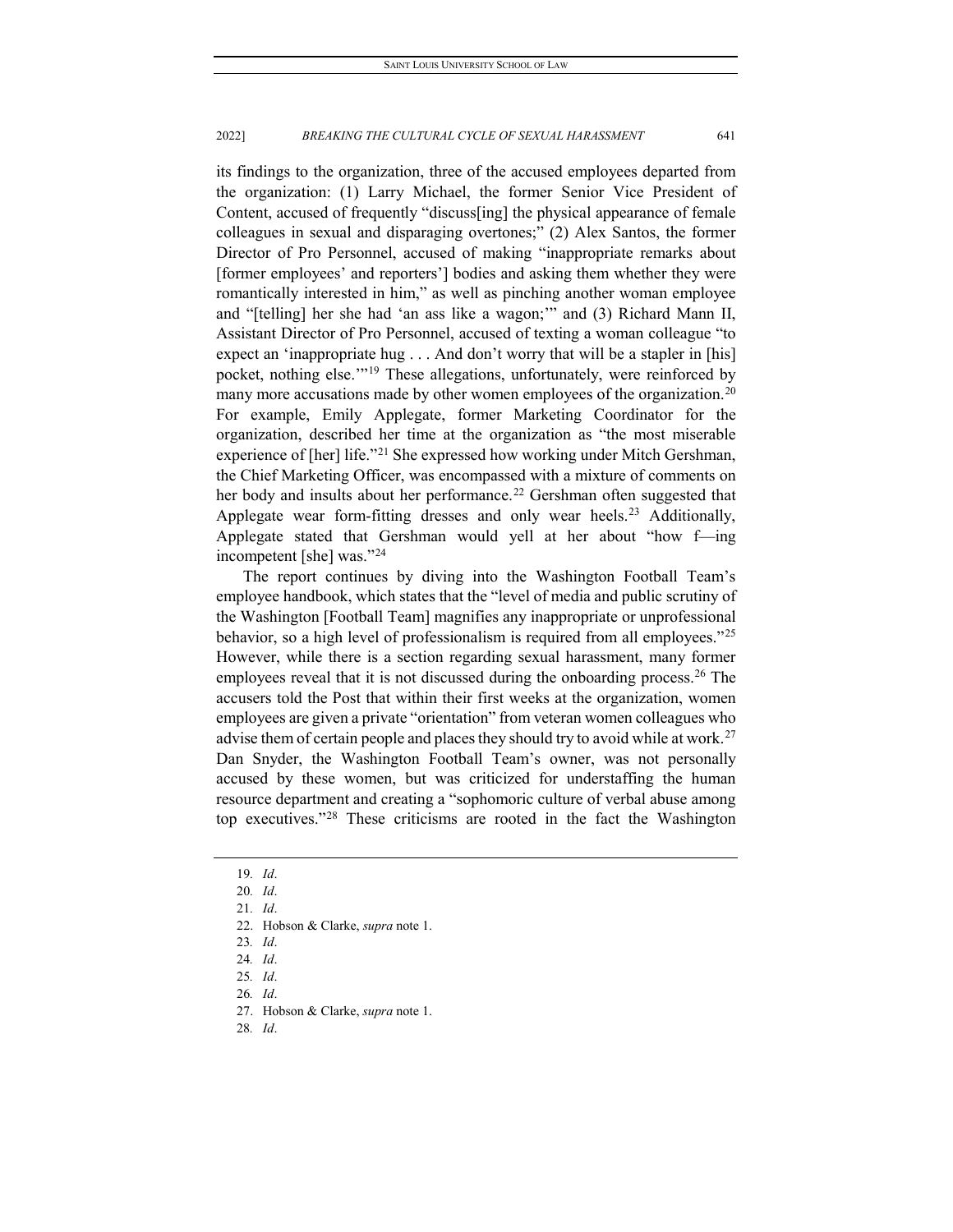Football Team's human resource department consists of merely one employee and lacks any formal reporting procedure.<sup>[29](#page-6-0)</sup>

Overall, the Post's July report primarily revealed conduct of male employees that created an unhealthy work environment at the Washington Football Team's office for its women employees.<sup>[30](#page-6-1)</sup>

# *B. The August Report*[31](#page-6-2)

About a month later, the Post released yet another report, this time recounting twenty-five additional women's experiences of sexual harassment while working for the Washington Football Team.<sup>[32](#page-6-3)</sup> These allegations stemmed from "male bosses, colleagues and players commenting on their bodies and clothing, incorporating sexual innuendos into workplace conversation and making unwanted advances in person or via emails, text messages and social media."<sup>[33](#page-6-4)</sup> This time, Dan Snyder, was not absent from allegations.<sup>[34](#page-6-5)</sup> Tiffany Bacon Scourby, a former cheerleader, described Snyder inviting her to "join his close friend in a hotel room so they 'could get to know each other better'" after a charity event in 2004.[35](#page-6-6) The report also included numerous additional accusations against Alex Santos, who had already been accused in the July Report mentioned above. For example, one former intern attempted to file a complaint with the human resource department against Santos but instead was told by Chief Financial Officer, Stephen Choi, that because "the team ha[s] a 'male-dominated culture' [that] she would have to avoid Santos or quit."[36](#page-6-7) She chose to quit.  $37$ 

The allegations did not stop there. For instance, one female told the Post that the team has a policy that restricts the "movement of women in the building to minimize their interactions with players."[38](#page-6-9) Another stated that Dan Snyder treats his women employees like "servants" and described a protocol that female assistants of Dan Snyder must "wear heels but [not] let [their] heels clack loudly."<sup>[39](#page-6-10)</sup> Most shockingly, evidence surfaced regarding an unofficial video put together at the request of Larry Michael, the team's former radio voice.<sup>[40](#page-6-11)</sup> This

<sup>29</sup>*. Id*.

<sup>30</sup>*. Id*.

<span id="page-6-5"></span><span id="page-6-4"></span><span id="page-6-3"></span><span id="page-6-2"></span><span id="page-6-1"></span><span id="page-6-0"></span><sup>31.</sup> Will Hobson et al., *Lewd Cheerleader Videos, Sexist Rules: Ex-Employees Decry Washington's NFL Team Workplace*, WASH. POST (Aug. 26, 2020), https://www.washingtonpost .com/sports/2020/08/26/redskins-cheerleaders-video-daniel-snyder-washington/?arc404=true.

<sup>32</sup>*. Id*.

<sup>33</sup>*. Id*.

<sup>34</sup>*. Id*.

<span id="page-6-7"></span><span id="page-6-6"></span><sup>35</sup>*. Id*.

<sup>36.</sup> Hobson et al., *supra* note 31.

<span id="page-6-8"></span><sup>37</sup>*. Id*.

<span id="page-6-9"></span><sup>38</sup>*. Id*.

<sup>39</sup>*. Id*.

<span id="page-6-11"></span><span id="page-6-10"></span><sup>40</sup>*. Id*.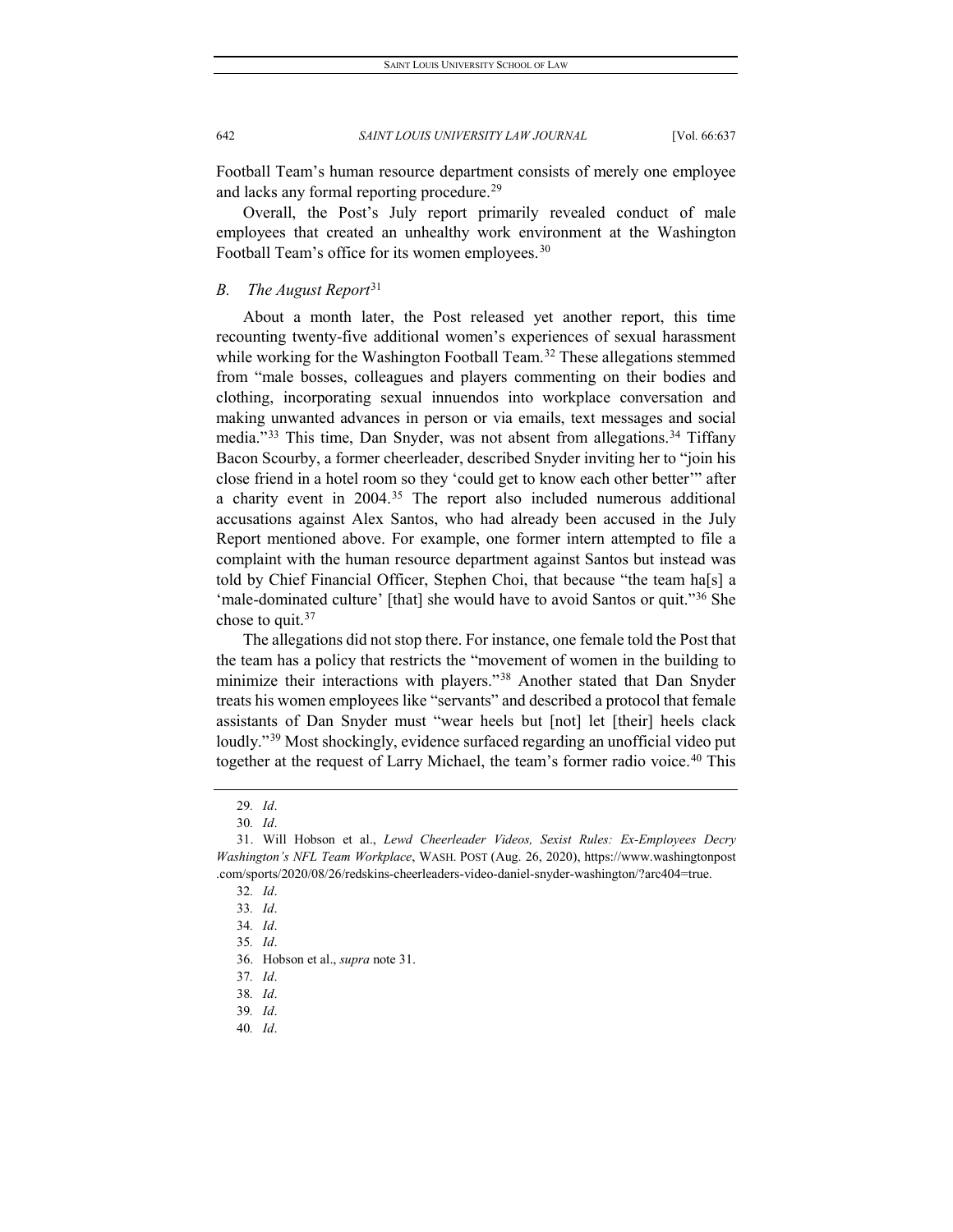video, created without the consent of the team's cheerleaders, consisted of spliced together footage of topless cheerleaders and other salacious moments that were blurred out in the official video.<sup>[41](#page-7-0)</sup> This video was titled "For Executive Meeting."<sup>[42](#page-7-1)</sup>

To outline every one of the numerous allegations the Post uncovered in its July and August Reports would prolong this Note, but to put into perspective the quantity and seriousness of these allegations, it should be noted that some former employees have even formed a support group to help with their lingering emotional damage developed during their time working for the Washington Football Team.<sup>[43](#page-7-2)</sup>

#### *C. The Next Step*

As a result of these reports, Snyder hired Beth Wilkinson, a Washington D.C. attorney, to conduct an "unbiased" internal investigation regarding these allegations.<sup>[44](#page-7-3)</sup> Not much later, the NFL intervened and assumed oversight over Wilkinson's investigation.<sup>[45](#page-7-4)</sup> Dan Snyder stated that the NFL's intervention was at his suggestion for the purpose to secure that the "results are thorough, complete and trusted by the fans, the players, our employees and the public."<sup>[46](#page-7-5)</sup> The NFL's involvement was also in response to a demand by Lisa J. Banks and Debra S. Katz, the attorneys that represent more than twelve of the accusers, calling for the NFL to launch its own investigation and later suspend Dan Snyder as owner if the outcome of the investigation substantiates the claims from the Post's reports.<sup>[47](#page-7-6)</sup>

As of now, no lawsuit or claims with the EEOC have been filed, as the investigation is still in progress. However, it is likely that this internal investigation is the end of it and will likely result in mere sanctions or policy changes within the team's own control. This assumption arises from precedent a similar investigation in the Dallas Mavericks organization.

<sup>41.</sup> Hobson et al., *supra* note 31.

<sup>42</sup>*. Id*.

<sup>43</sup>*. Id*.

<span id="page-7-3"></span><span id="page-7-2"></span><span id="page-7-1"></span><span id="page-7-0"></span><sup>44</sup>*. Washington's NFL Team Hires Attorney to Review Protocols*, ESPN (July 16, 2020), https://www.espn.com/nfl/story/\_/id/29474652/sources-washington-team-hires-attorney-reviewprotocols.

<span id="page-7-4"></span><sup>45.</sup> Liz Clarke et al., *NFL Assumes Oversight of Investigation into Washington Football Team Workplace*, WASH. POST (Aug. 31, 2020), https://www.washingtonpost.com/sports/2020/08/31/nfl -assumes-oversight-investigation-into-washington-football-team-workplace/.

<span id="page-7-5"></span><sup>46.</sup> Stephen Whyno, *NFL Takes Over Investigation of Washington Football Team*, AP NEWS (Aug. 31, 2020), https://apnews.com/article/1378e0c662183592dd40b5b0b08fde8b.

<span id="page-7-6"></span><sup>47.</sup> Liz Clarke & Beth Reinhard, *Attorneys for Former Washington NFL Employees Demand League Investigate on Its Own*, WASH. POST (Aug. 27, 2020), https://www.washingtonpost.com/ sports/2020/08/27/attorneys-former-washington-nfl-employees-demand-league-investigate-itsown/.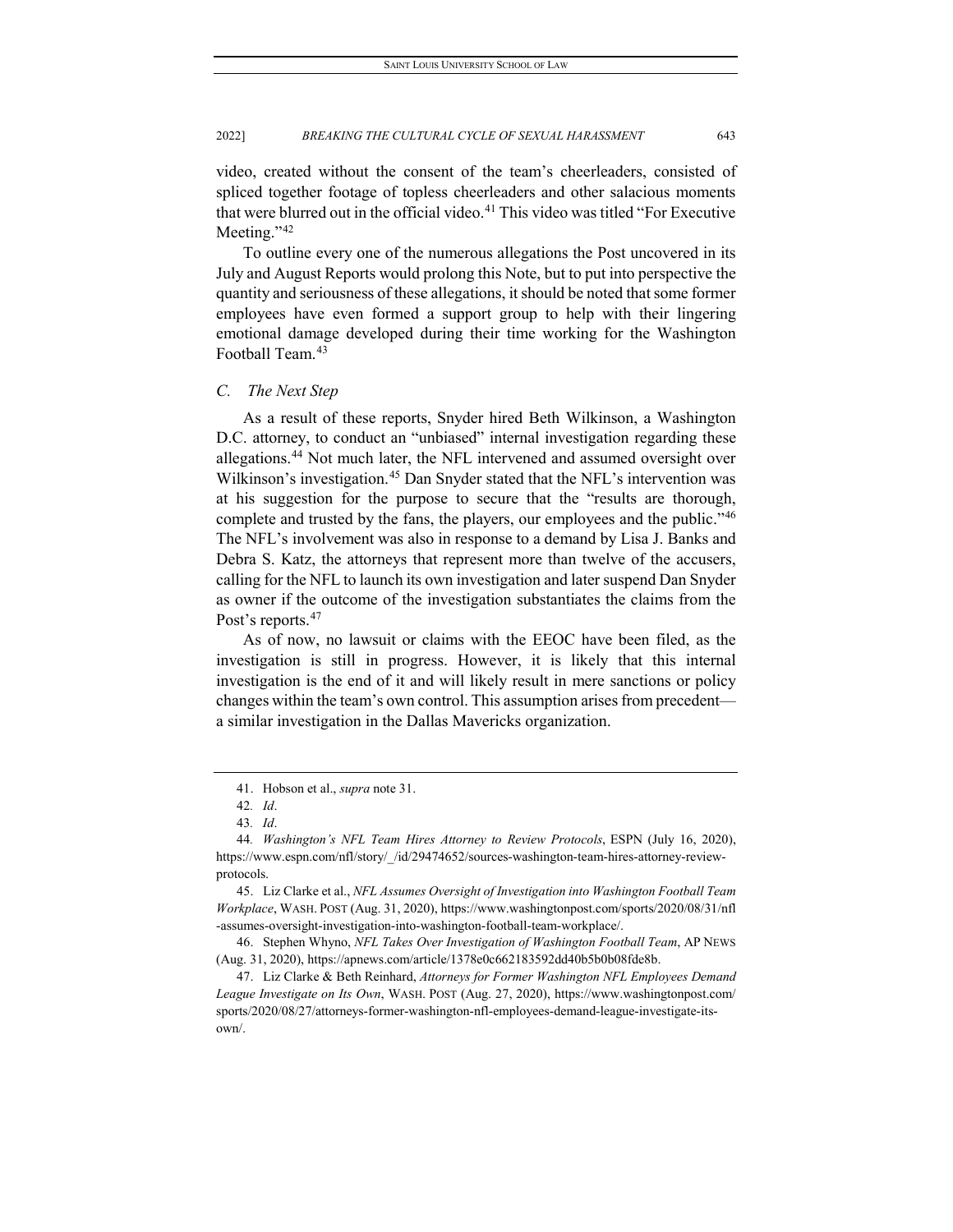#### *D. Similar Investigation: The Dallas Mavericks*

Of course, the Washington Football Team is not the only professional sports organization that has faced allegations involving female mistreatment. For example, in 2018, Sports Illustrated published a similar report on the Dallas Mavericks, an NBA team. In the report, more than a dozen current and exemployees characterized the organization as a hostile work environment, comprised of sexual harassment and domestic violence.<sup>[48](#page-8-0)</sup> After the Sports Illustrated report was released, the Mavericks commissioned an internal investigation, which was overseen by the NBA.<sup>[49](#page-8-1)</sup> The final report "substantiated numerous instances of sexual harassment and other improper workplace conduct within the Mavericks organization over a period spanning almost twenty years."[50](#page-8-2) Aside from legal punishment, Mark Cuban, the owner of the Mavericks, donated ten million dollars to organizations that "promote women in leadership roles and [that develop policies] to combat domestic violence," as a form of sanction from the NBA.<sup>[51](#page-8-3)</sup> Moreover, the NBA required:

[T]he team to provide the league office with quarterly reports regarding the recommendations set forth in the report and their implementation; immediately report to the league office any instances or allegations of significant misconduct by any employee; continually enhance and update annual "Respect in the Workplace" training for all staff, including ownership; and implement a program to train all staff, including ownership, on issues related to domestic violence, sexual assault, and sexual harassment.<sup>[52](#page-8-4)</sup>

52*. Id*.

<span id="page-8-0"></span><sup>48.</sup> Jon Wertheim & Jessica Luther, *Exclusive: Inside the Corrosive Workplace Culture of the Dallas Mavericks*, SPORTS ILLUSTRATED (Feb. 20, 2018), https://www.si.com/nba/2018/02/21/ dallas-mavericks-sexual-misconduct-investigation-mark-cuban-response (outlining allegations against Terdema Ussery, the former President and CEO, Buddy Pittman, the former Senior Vice President of Human Resources, Earl Sneed, a writer for the Mavericks, Paul Monroe, former Vice President of Marketing, and an unnamed former senior ticket sales employee).

<span id="page-8-1"></span><sup>49.</sup> Michael McCann, *Assessing the Mavericks' Workplace Investigation and Placing the Penalties in Context*, SPORTS ILLUSTRATED (Sept. 19, 2018), https://www.si.com/nba/2018/09/19/ mavericks-mark-cuban-terdema-ussery-earl-sneed-nba-investigation.

<span id="page-8-2"></span><sup>50.</sup> KRUTOY LAW, P.C. & LOWENSTEIN SANDLER, THE REPORT OF THE INDEPENDENT INVESTIGATION OF DALLAS BASKETBALL LIMITED (Sept. 19, 2018), https://f1f64ea4c4b583b183 06-3f73a7ab3eff14b4728a55d6928da99b.ssl.cf5.rackcdn.com/The-Report-of-the-Independent-Investigation-of-Dallas-Basketball-Limited\_9-19-2018.pdf. This full report was released to the public and outlines the allegations, investigative condemning findings, and recommendations. *Id*.

<span id="page-8-4"></span><span id="page-8-3"></span><sup>51.</sup> Khadrice Rollins, *Mark Cuban to Donate \$10 Million in Lieu of Fine After NBA's Investigation into Workplace Misconduct*, SPORTS ILLUSTRATED (Sept. 19, 2018), https://www.si .com/nba/2018/09/19/dallas-mavericks-workplace-sexual-misconduct-investigation-findings-pun ishment-mark-cuban.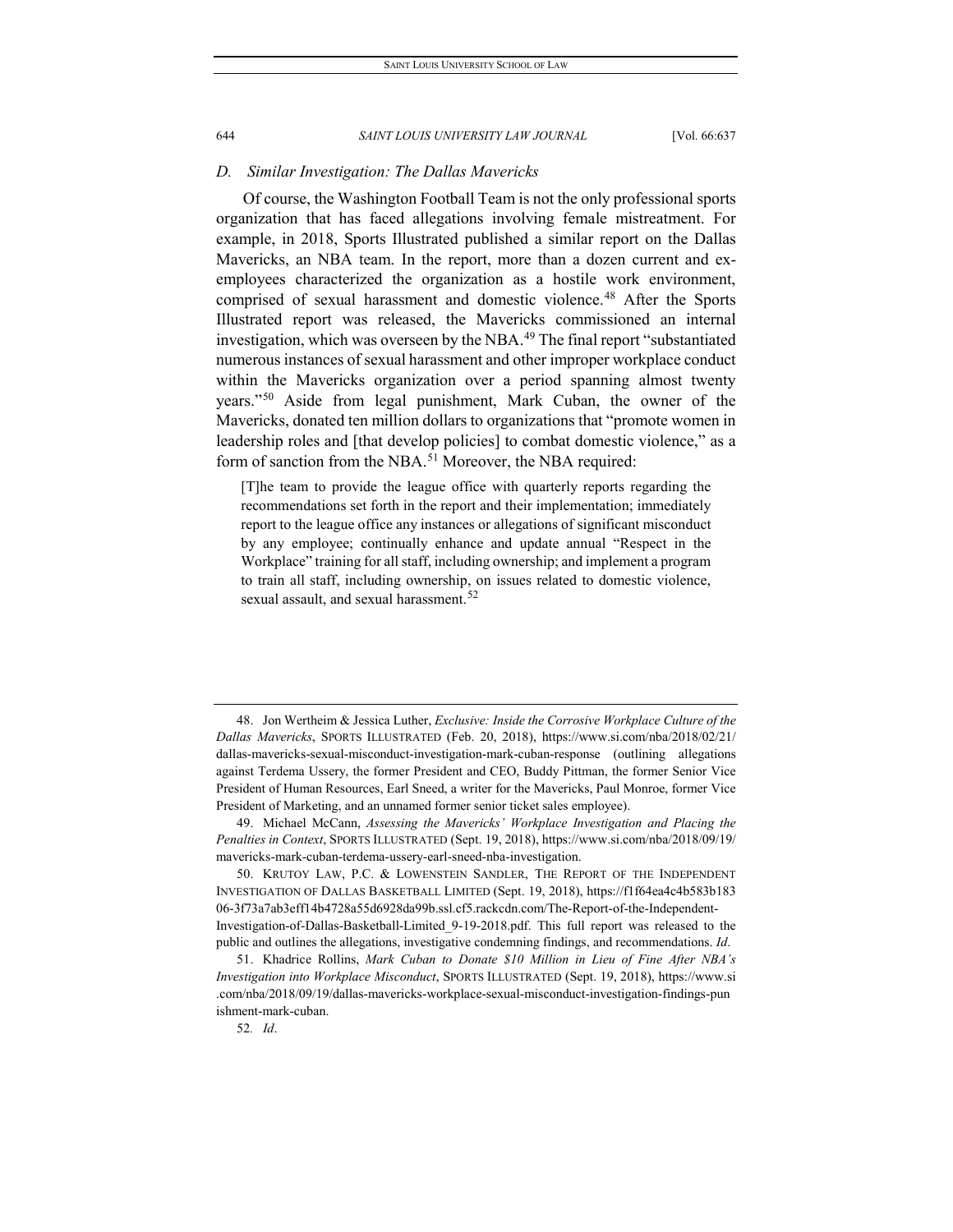However, even with a condemning report of the Mavericks organization and a vow to clean up the problem, change did not appear to follow.<sup>[53](#page-9-0)</sup> Just a little over a year after the scandal, another Maverick's executive, Tony Ronzone, was accused of sexual assault in a hotel room.<sup>[54](#page-9-1)</sup> After the unnamed victim informed the team of the incident, an internal investigation followed.<sup>55</sup> Cynthia Wales, who was hired after the 2018 scandal as the Mavericks' Chief Ethics and Compliance Officer, conducted the investigation.<sup>[56](#page-9-3)</sup> Six months later, the Mavericks closed the investigation as a result of a lack of credible evidence.<sup>[57](#page-9-4)</sup> The NBA reported that the Mavericks did inform them of the alleged incident, as required to do so as a part of the compliance orders administered after the 2018 investigation, and that they remain "in communication with team about the matter."[58](#page-9-5) However, the victim and her attorneys strongly believed that the investigation was inadequately conducted and the Mavericks did not attempt to obtain potentially critical evidence.<sup>[59](#page-9-6)</sup> For example, when Ronzone denied that the victim was ever in his hotel room, the team allegedly did not request hotel video footage or allow the victim to take a polygraph test as part of the investigation.<sup>[60](#page-9-7)</sup> Additionally, even after the victim's attorneys offered opposing counsel access to the statements of the people who the victim spoke to soon after the incident, the Mavericks' attorneys did not respond.[61](#page-9-8) However, the victim was not interested in filing a lawsuit because of the risk of having to sign a non-disclosure agreement and losing the ability to speak out about her experiences.<sup>[62](#page-9-9)</sup> Thus, the victim chose to release her story through Sports Illustrated, which then prompted the Mavericks' human resource department to enter into settlement negotiations with her.[63](#page-9-10) After much back and forth, the victim and Mavericks ended at an impasse.<sup>[64](#page-9-11)</sup> This situation is only one example of the obstacles

56*. Id*.

64*. Id*.

<span id="page-9-0"></span><sup>53</sup>*. See* Jessica Luther & Jon Wertheim, *A New Mavericks #MeToo Accusations—and Questions About the Team's Investigations*, SPORTS ILLUSTRATED (July 29, 2020), https://www.si .com/nba/2020/07/29/mavericks-sexual-assault-allegation (detailing the victim's experience with Tony Ronzone forcing himself on her in a Las Vegas hotel room including trying to kiss her, sticking his tongue down her throat, throwing her on the bed, straddling her, and pinning her body down before she was able to "escape").

<sup>54</sup>*. Id*.

<sup>55</sup>*. Id*.

<span id="page-9-7"></span><span id="page-9-6"></span><span id="page-9-5"></span><span id="page-9-4"></span><span id="page-9-3"></span><span id="page-9-2"></span><span id="page-9-1"></span><sup>57.</sup> Tim MacMahon, *Mavericks: Reports on Sexual Assault Investigation 'One-sided'*, ESPN (July 29, 2020), https://www.espn.com/nba/story/\_/id/29559729/mavericks-report-sexual-assaultinvestigation-one-sided.

<sup>58</sup>*. See* Luther & Wertheim, *supra* note 53.

<sup>59</sup>*. Id*.

<sup>60</sup>*. Id*.

<span id="page-9-8"></span><sup>61</sup>*. Id*.

<span id="page-9-9"></span><sup>62</sup>*. Id.*

<span id="page-9-11"></span><span id="page-9-10"></span><sup>63</sup>*. See* Luther & Wertheim, *supra* note 53.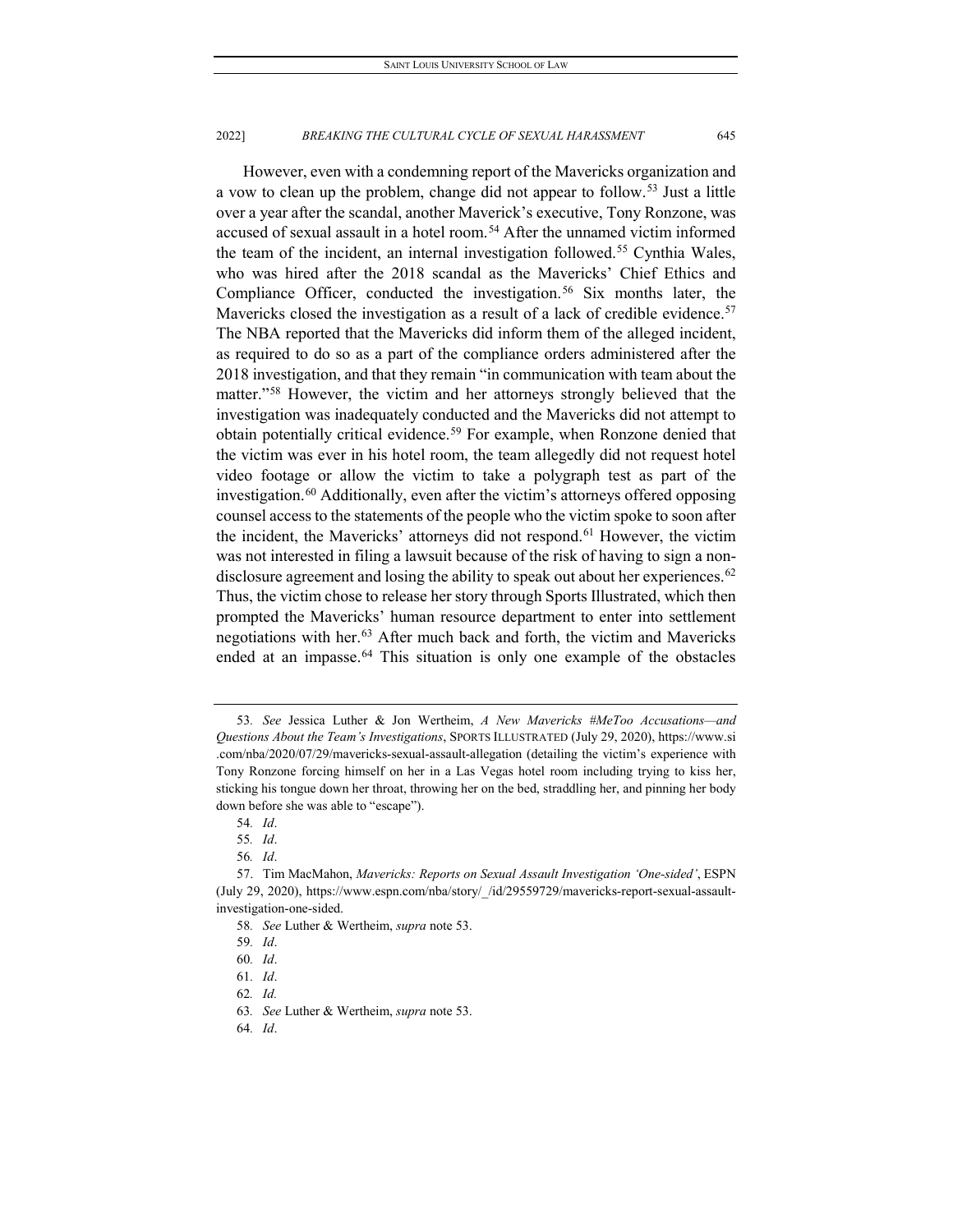women face when seeking remedies for wrongs done against them, especially in sexual harassment situations being "he-said" versus "she-said."[65](#page-10-0) If the previous sanctions and compliance orders placed on the Mavericks in 2018 by the NBA were effectual, this new victim should have been able to find a remedy, or at a minimum been provided with a more thorough investigation by the team or the NBA. In short, sexual harassment issues have not been fully eradicated by sanctions or compliance orders placed by the NBA.<sup>[66](#page-10-1)</sup>

#### II. BASIS OF CLAIMS

#### *A. Society Demands Basis for Claims: The #MeToo Movement*

Gender-equality issues throughout society have circulated for the past few decades, but recently rose to prominence when the #MeToo hash-tag went viral in 2017,<sup>[67](#page-10-2)</sup> opening many eyes to mistreatment of women and forcing society to dive deeper into the issues that had been hidden behind closed doors for so long. While Tarana Burke coined the "#MeToo" phrase in 2006, it gained popularity in 2017 after several Hollywood actresses spoke up about their sexual harassment experiences with film-producer Harvey Weinstein, opening the door for other women to speak up about their similar experiences through social media.[68](#page-10-3) The immense public attention created by these Hollywood actresses generated outrage among society.[69](#page-10-4)

It is no secret that women have been victim of sexual harassment for longer than anyone cares to admit; however, it was not until 1986 that sexual harassment was classified legally as a form of discrimination.<sup>[70](#page-10-5)</sup> Decades later, the #MeToo movement began to circulate, appearing to be a direct result of victims reaching their boiling point and deciding to no longer normalize nor tolerate harassment and misconduct in the workplace.

#### *B. #MeToo's Achievements: Positive Changes in the Workplace for Women*

As a result of the #MeToo movement, the way people view and understand sexual harassment has changed.<sup>[71](#page-10-6)</sup> For example, less than thirty powerful people

<sup>65</sup>*. See id*.

<sup>66</sup>*. Id*.

<span id="page-10-2"></span><span id="page-10-1"></span><span id="page-10-0"></span><sup>67</sup>*. History and Inception*, ME TOO., https://metoomvmt.org/get-to-know-us/historyinception/ (last visited Feb. 8, 2021).

<span id="page-10-3"></span><sup>68</sup>*. Understanding the Me Too Movement: A Sexual Harassment Awareness Guide*, MARYVILLE UNIV. BLOG, https://online.maryville.edu/blog/understanding-the-me-too-movementa-sexual-harassment-awareness-guide/ (last visited Feb. 8, 2021).

<sup>69.</sup> Deborah L. Rhode, *MeToo: Why Now? What Next?*, 69 DUKE L.J. 377, 380 (2019).

<sup>70</sup>*. See* Meritor Savings Bank v. Vinson, 477 U.S. 57, 73 (1986).

<span id="page-10-6"></span><span id="page-10-5"></span><span id="page-10-4"></span><sup>71.</sup> Sarah Pennington, Note, *"Do You Think Sexual Assault and Harassment are a Big Problem in Society?": How #MeToo May Impact Juror Decision-Making in Sexual Assault and Harassment Cases*, 59 U. LOUISVILLE L. REV. 89, 89 (2020).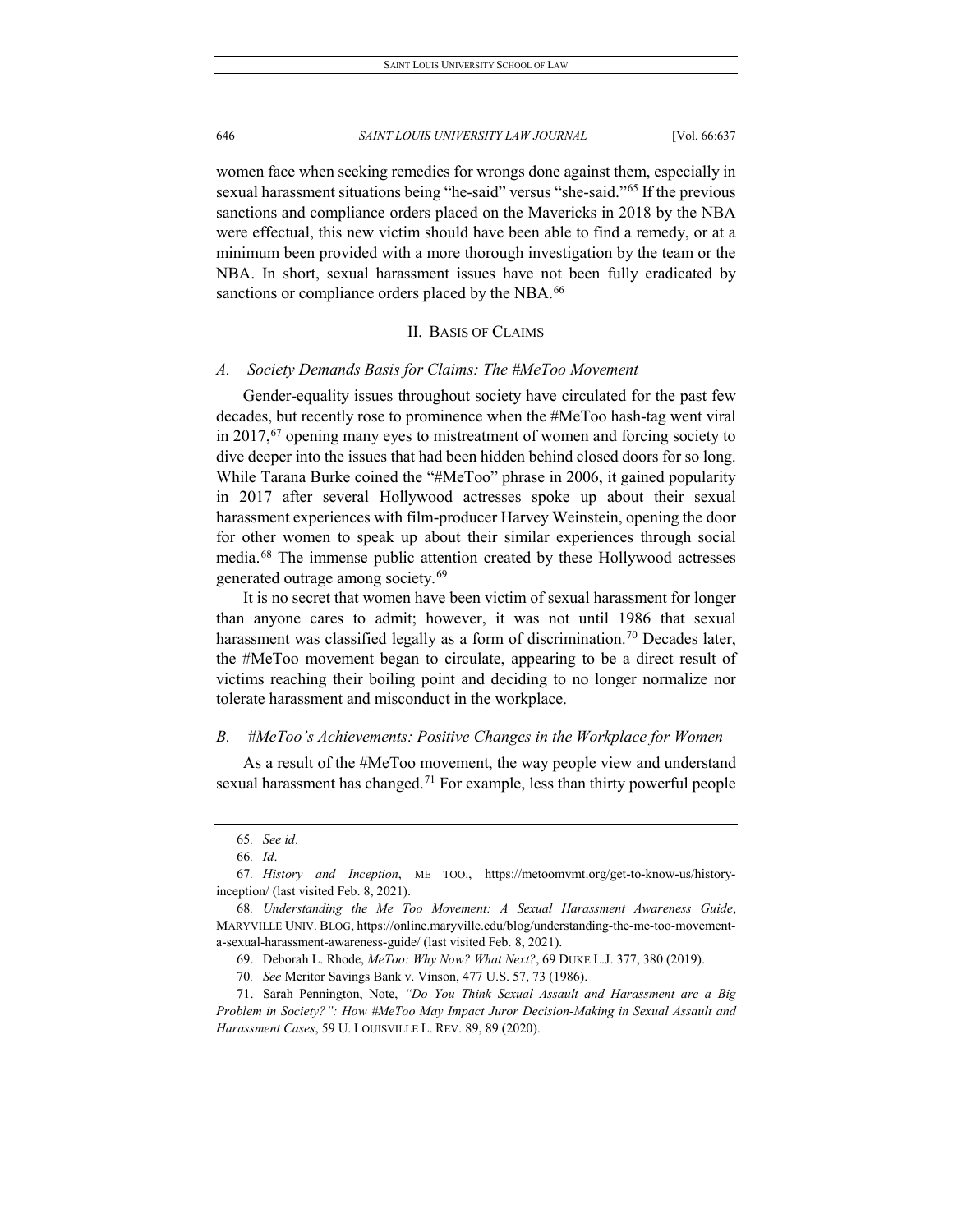either resigned or were terminated after facing sexual misconduct allegations in the year before #MeToo circulated.<sup>[72](#page-11-0)</sup> Consequently, the year after, over 200 people in similar powerful positions resigned or were terminated based on the same type of sexual misconduct allegations.<sup>[73](#page-11-1)</sup> Today, the hash-tag represents how sexual harassment is a widespread issue<sup>[74](#page-11-2)</sup> and mistreatment of women cannot and will not be ignored any longer.

#MeToo has an allied hashtag: #TimesUp.[75](#page-11-3) The Time's Up Initiative states that "enough is enough," and a workplace should be a "safe, fair, and dignified" place for all women.<sup>[76](#page-11-4)</sup> Time's Up has created programs to pursue their initiatives, including a legal defense fund to support individuals who have experienced workplace sexual harassment<sup>[77](#page-11-5)</sup> and a lab to conduct research and create innovative solutions.[78](#page-11-6)

#TimesUp, along with #MeToo, exemplifies societal desire to give sexual harassment victims opportunities for redress and to reduce misconduct occurring in the workplace. There are many steps employers should take to respond to this societal desire and to eradicate any sexual harassment occurring within their organization. Such steps include, but are not limited to: addressing any potential of harassment by ensuring polices are fair, inclusive, and transparent; generating training programs and bystander prevention under a zero-tolerance standard; taking intentional action in response to incidents; and building a workplace based on mutual respect.<sup>[79](#page-11-7)</sup>

Training in particular proves to be an "obvious vehicle for raising the subject of harassment, expressing disapproval, informing employees of their rights, and

76*. Our Story*, TIME'S UP, https://timesupnow.org/about/our-story/ (last visited Jan. 5, 2021).

<span id="page-11-5"></span><span id="page-11-4"></span>77*. The TIME'S UP Legal Defense Fund*, TIME'S UP, https://timesupfoundation.org/work /#legal-defense (last visited Feb. 17, 2021). The Legal Defense Fund helps by connecting victims to attorneys, assisting to pay legal fees and costs, and connecting and paying for victims needing public relations assistance. *Id*.

<span id="page-11-1"></span><span id="page-11-0"></span><sup>72.</sup> Laurie S. Kohn, *#MeToo, Wrongs Against Women, and Restorative Justice*, 28 KAN. J. L. & PUB. POL'Y 561, 568 (2019).

<sup>73</sup>*. Id*.

<sup>74.</sup> Pennington, *supra* note 71, at 105.

<span id="page-11-3"></span><span id="page-11-2"></span><sup>75</sup>*. See* Alix Langone, *#MeToo and Time's Up Founders Explain the Difference Between the 2 Movements—And How They're Alik*e, TIME (Mar. 22, 2018), https://time.com/5189945/whatsthe-difference-between-the-metoo-and-times-up-movements/.

<span id="page-11-6"></span><sup>78</sup>*. The TIME'S UP Impact Lab*, TIME'S UP, https://timesupfoundation.org/work/#impact (last visited Feb. 17, 2021). The Impact Lab works to create innovative solutions to shift sexual harassment culture, transform the private work sector, improve public policy, and study problems. *Id*.

<span id="page-11-7"></span><sup>79</sup>*. See generally* Lauren P. Daley et al., *Sexual Harassment in the Workplace: How Companies Can Prepare, Prevent, Respond, and Transform Their Culture*, CATALYST, https://www.catalyst.org/wp-content/uploads/2019/01/sexual\_harassment\_in\_the\_workplace \_report.pdf (last visited Feb. 17, 2021).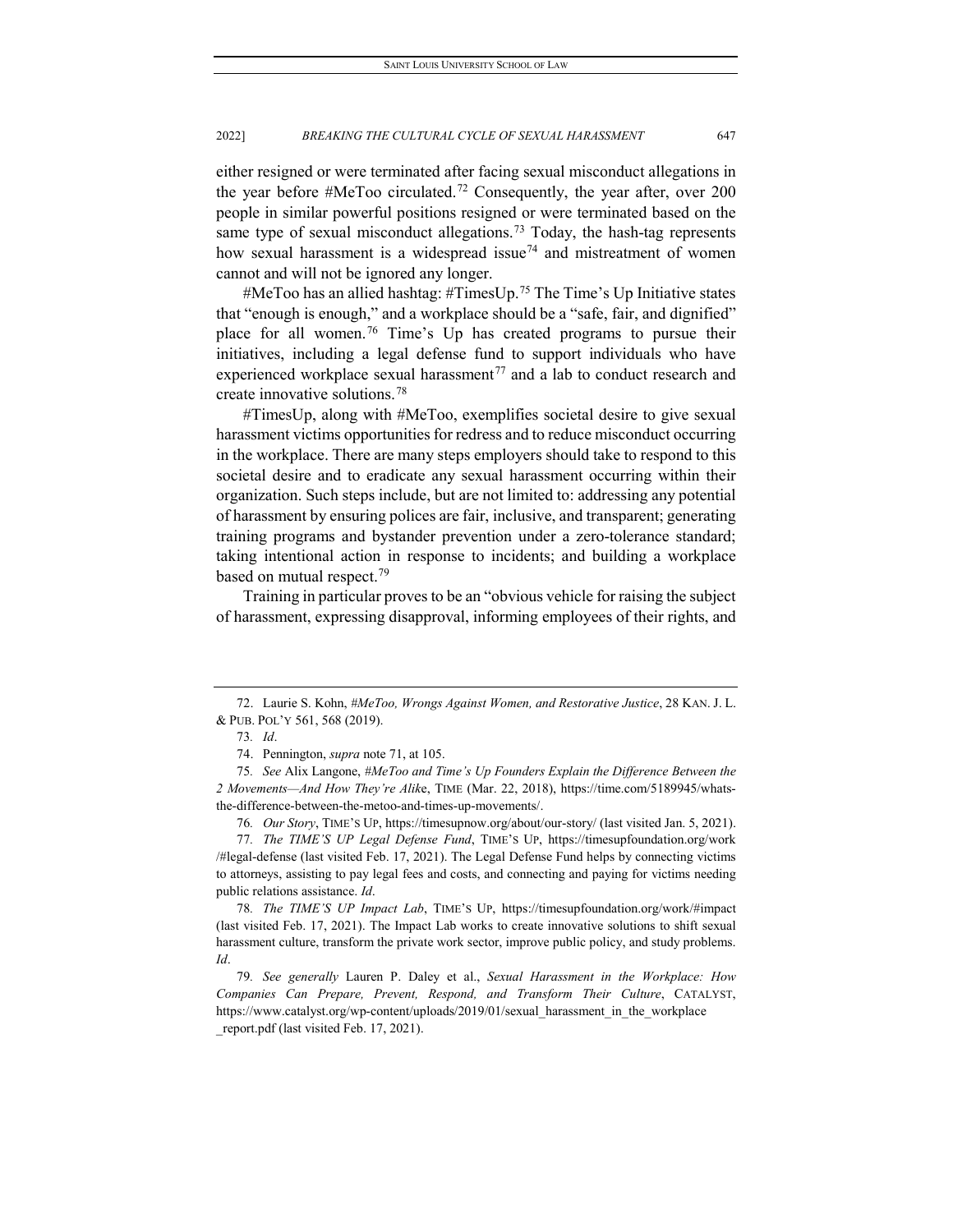sensitizing the workforce."<sup>[80](#page-12-0)</sup> Notably, New York, Maine, Delaware, and a few other states have created legislation that requires employers to provide sexual harassment training to their employees.<sup>[81](#page-12-1)</sup> These training programs help educate employees to understand the consequences of sexual harassment, make it easier for victims to bring claims, and make it more expensive for employers to litigate claims, <sup>[82](#page-12-2)</sup> which all work to encourage employers to cultivate well-founded policies and programs as a form of prevention. However, there is currently no federal provision on required training related to sexual harassment in the workplace.<sup>[83](#page-12-3)</sup> A lack of federal guidance could be due to the EEOC's stance that a lot of the training implemented over the last thirty years has focused too heavily on avoiding legal liability rather than prevention,<sup>[84](#page-12-4)</sup> proving that training alone is an insufficient tool to rid the sports industry of sexual harassment.

Regrettably, few employers have actually implemented the practices that they verbally expressed would be a priority in making their workplace a sexual harassment-free zone.<sup>[85](#page-12-5)</sup> As a result, while some professional sports teams have made some sort of advancements, many of these self-policing strategies have failed in creating any real progress.  $86$  In order to pursue a remedy for a wrong done against them in the workplace, women must also rely on legal claims.

#### *C. Legal Basis of Claims*

Of course, while society can push for women to obtain a remedy for their mistreatment, there must be a claim under the law. Sexual harassment is a type of discrimination that will violate Title VII.<sup>[87](#page-12-7)</sup> Sexual harassment can include

<span id="page-12-2"></span>82. Erik A. Christiansen, *How Are the Laws Sparked by #MeToo Affecting Workplace Harassment?*, AM. BAR ASS'N (May 8, 2020), https://www.americanbar.org/groups/litigation /publications/litigation-news/featured-articles/2020/new-state-laws-expand-workplace-protec tions-sexual-harassment-victims/.

<span id="page-12-4"></span><span id="page-12-3"></span>84. Elizabeth C. Potter, When Women's Silence is Reasonable: Reforming the Faragher/Ellerth *Defense in the #MeToo Era*, 85 BROOK. L. REV. 603, 621 (2020).

<span id="page-12-5"></span>85. Mary Beth Ferrante, *#MeToo Started, Reported Finds Companies Are Not Taking Enough Action*, FORBES (Nov. 13, 2019), https://www.forbes.com/sites/marybethferrante/2019/11/13/ two-years-after-metoo-started-report-finds-companies-are-not-taking-enough-action/?sh=16477 7145981.

<span id="page-12-1"></span><span id="page-12-0"></span><sup>80.</sup> Susan Bison-Rapp, *Sex Harassment Training Must Change: The Case for Legal Incentives for Transformative Education and Prevention*, 71 STAN. L. REV. ONLINE 62, 65–66 (2018).

<sup>81</sup>*. E.g.*, N.Y. LAB. L. § 209-G (2019); ME. REV. STAT. ANN. tit. 26, § 807(3) (2017); DEL. CODE ANN. tit. 19, § 711A(g). *See generally* Khadija Murad, *Sexual Harassment in the Workplace*, NAT'L CONF. STATE LEGIS., https://www.ncsl.org/research/labor-and-employment/sexual-harass ment-in-the-workplace.aspx (last visited Feb. 17, 2021) (listing state-by-state laws regarding workplace sexual harassment and sexual harassment training).

<sup>83.</sup> Murad, *supra* note 81.

<sup>86</sup>*. See id*.

<span id="page-12-7"></span><span id="page-12-6"></span><sup>87.</sup> Title VII of the Civil Rights Act of 1964, 42 U.S.C. § 2000e-2. Under Title VII of the Civil Rights Act of 1964, it is considered an unlawful employment practice "to limit, segregate, or classify his employees or applicants for employment in any way which would deprive or tend to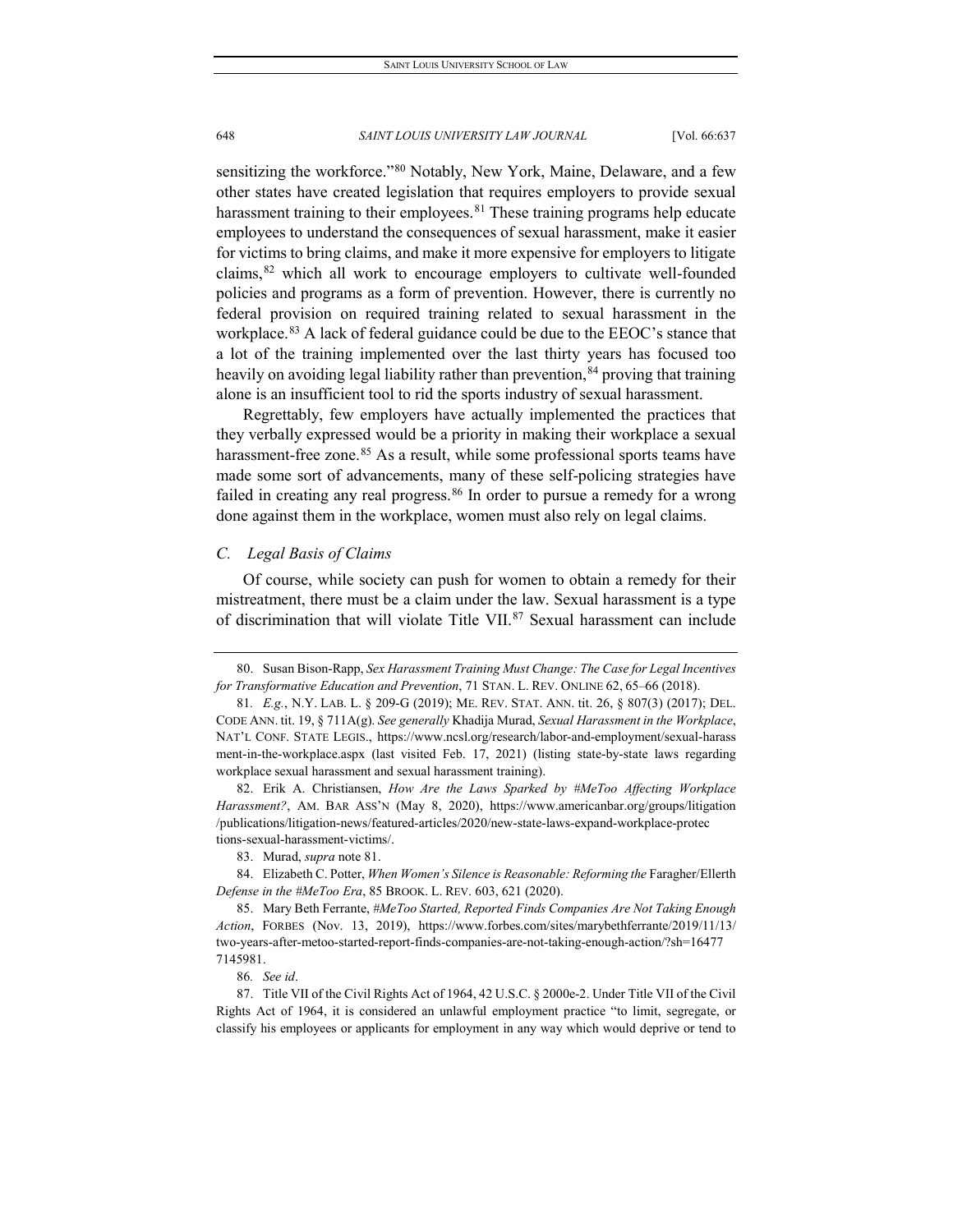"unwelcome sexual advances, requests for sexual favors, and other verbal or physical conduct of a sexual nature."[88](#page-13-0) Title VII also created the EEOC, which serves as an enforcement body with the duty to eliminate unlawful employment discrimination.[89](#page-13-1) Because of Title VII and the EEOC's authority, it is clear that the type of sexual harassment experienced by the women employees of the Washington Football Team can be litigated through the EEOC.

Over 14,000 workplace discrimination cases are settled through the EEOC or private settlements each year before the conciliation process even occurs.<sup>[90](#page-13-2)</sup> Specifically, 692 of the EEOC's cases involving sexual harassment resulted in settlements in 2019,<sup>[91](#page-13-3)</sup> which are constructed in the form of consent decrees.<sup>[92](#page-13-4)</sup> Consent decrees contain "quotas that benefit not only actual victims of discrimination, but also members of groups that have been historically discriminated against and might be in the future if current practices are not changed."[93](#page-13-5) For example, a settlement can require that "information necessary for ongoing monitoring of defendant's compliance should be submitted to the Commission on a period basis" or that the defendant must permit the Commission "to inspect or require production of relevant documents and to interview employees, including managers, who may possess relevant

<span id="page-13-0"></span>88. FACTS ABOUT SEXUAL HARASSMENT, U.S. EQUAL EMP. OPPORTUNITY COMM'N, https://www.eeoc.gov/fact-sheet/facts-about-sexual-harassment (last visited Feb. 18, 2021).

89. 42 U.S.C. § 2000e-4.

<span id="page-13-2"></span><span id="page-13-1"></span>90. WHAT YOU SHOULD KNOW: THE EEOC, CONCILIATION, AND LITIGATION, U.S. EQUAL EMP. OPPORTUNITY COMM'N, https://www.eeoc.gov/laws/guidance/what-you-should-know-eeocconciliation-and-litigation (last visited Feb. 18, 2021).

<span id="page-13-5"></span><span id="page-13-4"></span>92. SETTLEMENT STANDARDS AND PROCEDURES, U.S. EQUAL EMP. OPPORTUNITY COMM'N, https://www.eeoc.gov/settlement-standards-and-procedures#section2 (last visited Feb. 18, 2021).

deprive any individual of employment opportunities or otherwise adversely affect his status as an employee, because of such individual's race, color, religion, sex, or national origin." *Id.* FACTS ABOUT SEXUAL HARASSMENT, U.S. EQUAL EMP. OPPORTUNITY COMM'N, https://www.eeoc.gov/ fact-sheet/facts-about-sexual-harassment (last visited Feb. 18, 2021). Actions become issues when they explicitly or implicitly affect an "individual's employment, unreasonably interferes with an individual's work performance, or creates an intimidating, hostile, or offensive work environment." *Id*.

<span id="page-13-3"></span><sup>91.</sup> CHARGES ALLEGING SEX-BASED HARASSMENT (CHARGED FILED WITH THE EEOC) FY 2010–2019, U.S. EQUAL EMP. OPPORTUNITY COMM'N, https://www.eeoc.gov/statistics/chargesalleging-sex-based-harassment-charges-filed-eeoc-fy-2010-fy-2019 (last visited Feb. 18, 2021). Because 2019 statistics were not available at the time, the year 2018 statistics can highlight the result of the EEOC's resolutions, which totaled 7,986. *Id*. Of these resolutions, 698 resulted in settlements, 691 were withdrawn with benefits given to the charging party, 1,666 were closed for administrative reasons without a determination based on the merits, and 4,501 were found to not have reasonable cause and therefore do not meet the statutory requirements. *Id*. Thus, 430 charges were found to have reasonable cause, but only 140 were successfully conciliated. *Id*. Out of the 290 charges left as unsuccessful conciliations, the EEOC only filed 41 lawsuits included allegations of sexual harassment. *Id*.

<sup>93.</sup> 2 Fair Empl. Prac. § 15:177.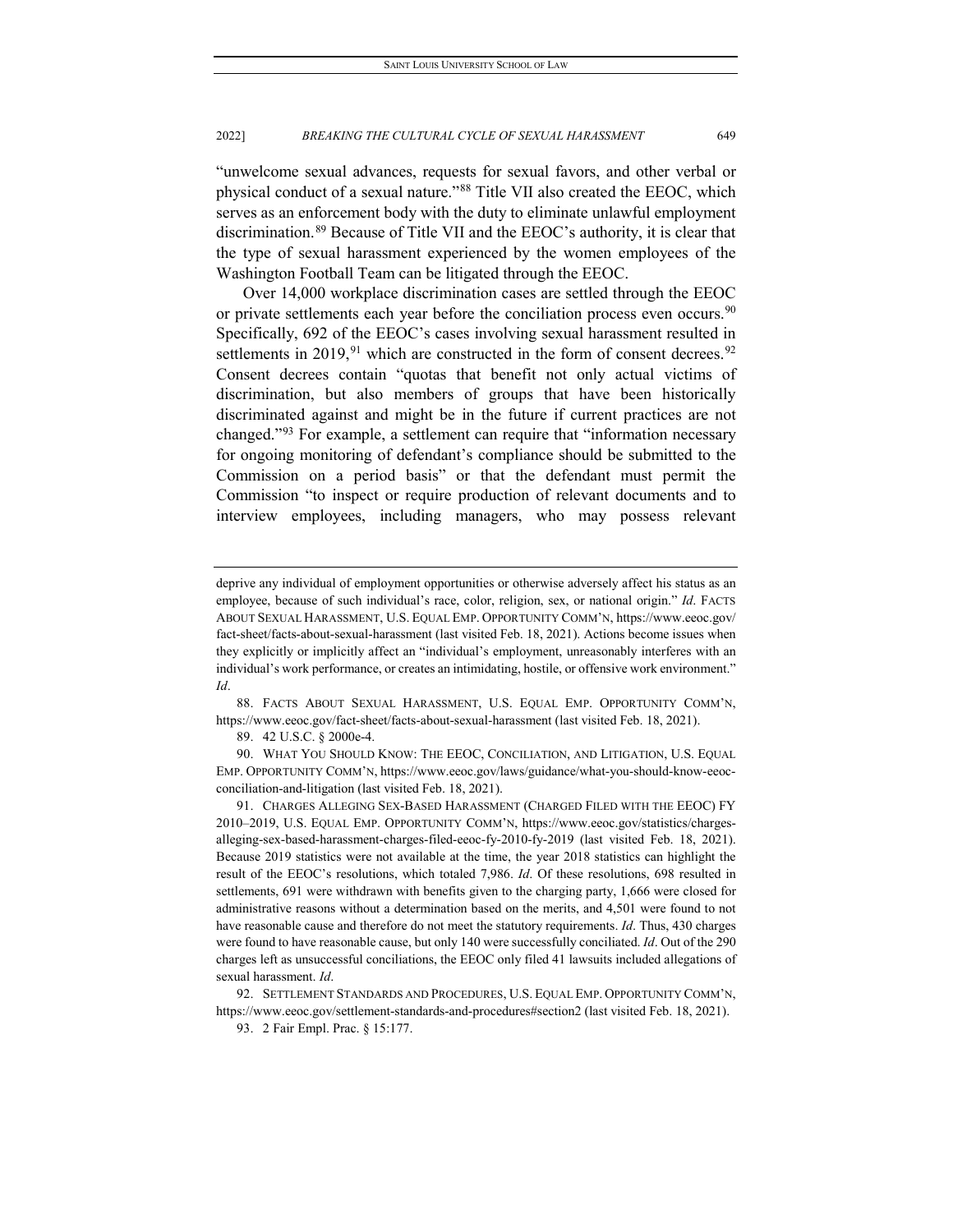information."[94](#page-14-0) However, criticisms of EEOC consent decrees exist, including a lack of individualization and rarely requiring specific actions that integrate with the employer's core operations.<sup>[95](#page-14-1)</sup> Regardless, consent decrees embody a great deal of potential as an injunctive remedy to hold professional sports teams accountable in their regulation of sexual harassment within their organization.

With well-established restoratives—societal movements (#MeToo and #TimesUp) and a legal remedy (sexual harassment claim actionable under Title VII)—it *should* be safe to assume sexual harassment in the workplace has been curbed. However, statistics prove that is not the case. The number of EEOC's receipts involving sexual harassment claims increased from 2015 to 2019 by over ten percent.<sup>[96](#page-14-2)</sup> One survey discovered that while reports of being sexually coerced or receiving unwanted sexual attention had slightly decreased between the years before and after the beginning of the #MeToo movement, reports of gender harassment had increased by over fifteen percent.<sup>[97](#page-14-3)</sup> This survey revealed the theory of a "backlash effect" from #MeToo—although blatant sexual harassment might be less predominant, overall hostility towards women in the workplace has increased.<sup>[98](#page-14-4)</sup> In other words, sexual harassment is still occurring; it just may not be as obvious since the perpetrators realize the negative repercussions that may follow (a harmed reputation, ruined career, lawsuits, etc.). While it can be argued that the #MeToo movement plays a role in the increase of claims made with the EEOC by encouraging victims to join in and share their stories, it cannot be ignored that, despite efforts of the EEOC each year and the popularity of the #MeToo movement, the number of unlawful sexual harassment incidents occurring in the workplace is not diminishing.

# III. CURRENT EFFORTS BY THE TEAMS THEMSELVES & THE EEOC

#### *A. Internal Solutions by the Teams*

#### 1. Internal Investigations

There are criticisms for the use of internal investigations after allegations arise. For example, one lawyer, speaking about the Mavericks' internal

98*. Id*.

<sup>94.</sup> SETTLEMENT STANDARDS AND PROCEDURES, *supra* note 92.

<span id="page-14-1"></span><span id="page-14-0"></span><sup>95.</sup> Margo Schlanger & Pauline Kim, *The Equal Employment Opportunity Commission and Structural Reform of the American Workplace*, 91 WASH. U.L. REV. 1519, 1526 (2014).

<span id="page-14-2"></span><sup>96.</sup> DATA VISUALIZATION: SEXUAL HARASSMENT CHARGE DATA, U.S. EQUAL EMP. OPPORTUNITY COMM'N, https://www.eeoc.gov/statistics/data-visualizations-sexual-harassmentcharge-data (last visited Feb. 14, 2021).

<span id="page-14-4"></span><span id="page-14-3"></span><sup>97.</sup> Stefanie K. Johnson et al., *Has Sexual Harassment At Work Decreased Since #MeToo?*, HARV. BUS. REV. (July 18, 2019), https://hbr.org/2019/07/has-sexual-harassment-at-work-de creased-since-metoo (defining "gender harassment" as "negative treatment of women that is not necessarily sexual, but may include things like a supervisor or coworker making sexist remarks, telling inappropriate stories, or displaying sexist material").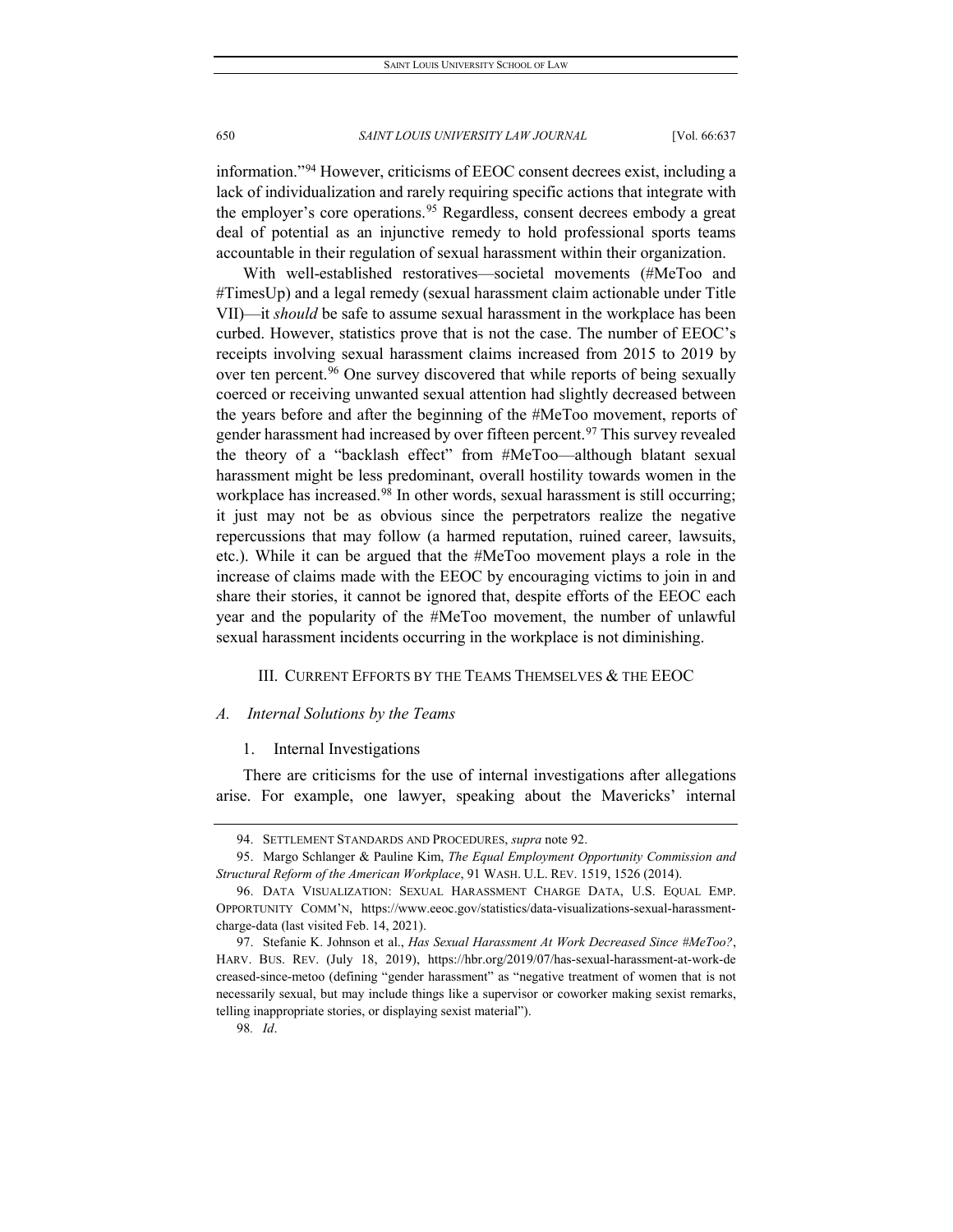investigation, expressed that "as a matter of best practices, it was clearly a lapse in judgment to let HR conduct the investigation of these allegations.["99](#page-15-0) There is an inherent conflict of interest when an organization hires a law firm to investigate, even when the league oversees it. $100$  The Mavericks' attorneys could not be neutral when the same team that compensates them is the one they may need to depict as "engaging in unlawful conduct relating to female employees."<sup>[101](#page-15-2)</sup> The Washington Football Team attempted to reduce bias by allowing the NFL to take over the investigation.<sup>[102](#page-15-3)</sup> However, there is a question of whether the NFL is an unbiased party as well. Lisa Friel is a special counsel for investigations for the NFL and met with the lawyers who represent some of the victims.<sup>[103](#page-15-4)</sup> Friel's job, as an employee of the NFL, is to investigate alleged violations of the league's personal conduct code, which includes domestic violence, sexual assault, extortion, disorderly conduct, and more.<sup>[104](#page-15-5)</sup> Friel's position was created after the league was criticized for mishandling a domestic violence situation, resulting in the NFL's declaration to "conduct professional internal investigations that are not designed to please the head office, yet dispel the impression that its biggest stars seem above reproach.["105](#page-15-6) Although it appears that Friel's position eliminates bias, it is important to note that the NFL does not exist without the teams that comprise it; so when the NFL gets involved in investigations regarding teams in their league, inherent bias must be present. When a team creates a "public relations disaster" that damages the overall reputation of the NFL, an employee of the NFL, like Friel, would be acting in her best interest to protect said reputation.<sup>[106](#page-15-7)</sup> Therefore, because internal investigations inevitably attract bias, there can be no conclusion as to whether such an investigation portrays an accurate report of allegations.

Internal investigations also face structural limitations. Attorneys in private practice lack subpoena power and thus cannot legally compel employees to

<sup>99.</sup> Luther & Wertheim, *supra* note 53.

<sup>100.</sup> McCann, *supra* note 49.

<sup>101</sup>*. Id*.

<sup>102.</sup> Clarke et al., *supra* note 45.

<span id="page-15-4"></span><span id="page-15-3"></span><span id="page-15-2"></span><span id="page-15-1"></span><span id="page-15-0"></span><sup>103.</sup> Ken Belson, *N.F.L. Takes Over Sexual Harassment Investigation of Washington Football Team*, N.Y. TIMES (Sept. 1, 2020), https://www.nytimes.com/2020/09/01/sports/football/nfl-wash ington-sexual-harassment-snyder.html.

<span id="page-15-5"></span><sup>104.</sup> Dan Berry, *Ex-Prosecutor's Job: Flag N.F.L. Players*, N.Y. TIMES (Feb. 4, 2016), https://www.nytimes.com/2016/02/05/sports/football/lisa-friel-ex-prosecutor-finds-plenty-to-doas-the-nfls-top-investigator.html.

<span id="page-15-6"></span><sup>105</sup>*. Id*. The "mishandling" referenced is the NFL's treatment of Ray Rice, a Baltimore Ravens player at the time, who was caught on tape dragging his unconscious fiancée out of an elevator. The NFL commissioner suspended him for only two games. After more footage was released, he was suspended indefinitely, but the criticism of his two-game "light" suspension had already created outcry from the public.

<span id="page-15-7"></span><sup>106</sup>*. See also id*.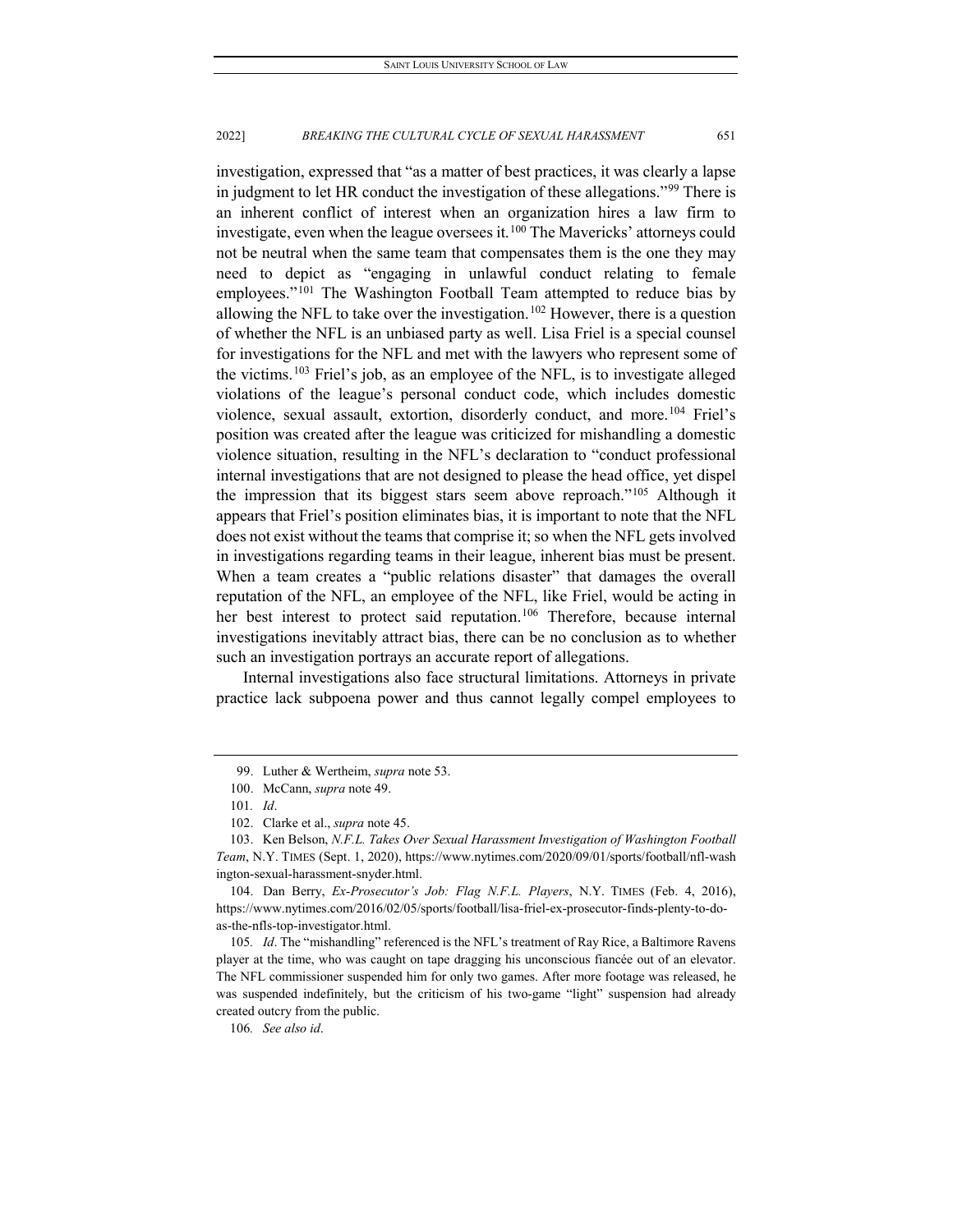provide useful evidence like emails, text messages, etc.[107](#page-16-0) Likewise, private attorneys cannot require people they speak to during their investigation to be under oath.<sup>[108](#page-16-1)</sup> This proves that the Mavericks 2018 investigation may not have revealed the whole truth.<sup>[109](#page-16-2)</sup> In turn, the Washington Football Team should be wary that an internal investigation might not suffice in creating a valid and accurate report.

In early February 2021, approximately half a year after the Post released its reports, NFL Commissioner Rodger Goodell announced that the investigation into the Washington Football Team was nearing completion.<sup>[110](#page-16-3)</sup> In response, the American Civil Liberties Union, Futures Without Violence, National Women's Law Center, and the Time's Up Foundation wrote a letter demanding that the NFL release the report to the public in the hopes of full "transparency and accountability."[111](#page-16-4) The letter states: "If the NFL fails to do so, the public and NFL workers will never believe that the League cares about the women who work within their franchises or will actually hold teams and their owners accountable."[112](#page-16-5) The letter expresses the standpoint that without transparency, the "pervasive and abhorrent" culture of the Washington Football Team will continue to exist unchecked.<sup>[113](#page-16-6)</sup> Another important reason for the report to be published is that it can be a strong litigation tool for victims to sue the Washington Football Team through the EEOC.<sup>[114](#page-16-7)</sup> Comparatively, the NBA's report on the Mavericks explicitly substantiates the allegations that executives committed sexual harassment on women employees, allowing for claims against the team to more likely succeed.<sup>[115](#page-16-8)</sup>

In all, although NFL intervention can be helpful, it is not a lone viable solution for the Washington Football Team to rid itself of its systematic culture of sexual harassment.

#### 2. Sanctions

After a league conducts an internal investigation and releases a condemning report, sanctions follow, either enacted by the league or self-imposed. The goal

<sup>107.</sup> McCann, *supra* note 49.

<sup>108</sup>*. Id*.

<sup>109</sup>*. Id*.

<span id="page-16-3"></span><span id="page-16-2"></span><span id="page-16-1"></span><span id="page-16-0"></span><sup>110.</sup> Mark Maske, *Beth Wilkinson Close to Completing Washington Football Team Investigation Roger Goodell Says*, WASH. POST (Feb. 4, 2021), https://www.washingtonpost.com/ sports/2021/02/04/beth-wilkinson-washington-football-investigation/?itid=sf\_sports.

<span id="page-16-5"></span><span id="page-16-4"></span><sup>111</sup>*. Advocates Call on the NFL Commissioner to Release Final Washington Football Team Investigation Report*, NAT'L WOMEN'S L. CTR. (Feb. 5, 2021), https://nwlc.org/press-releases /advocates-call-on-nfl-commissioner-to-release-final-washington-football-team-investigationreport/.

<sup>112</sup>*. Id*.

<span id="page-16-6"></span><sup>113</sup>*. Id*.

<span id="page-16-7"></span><sup>114.</sup> McCann, *supra* note 49.

<span id="page-16-8"></span><sup>115</sup>*. Id*.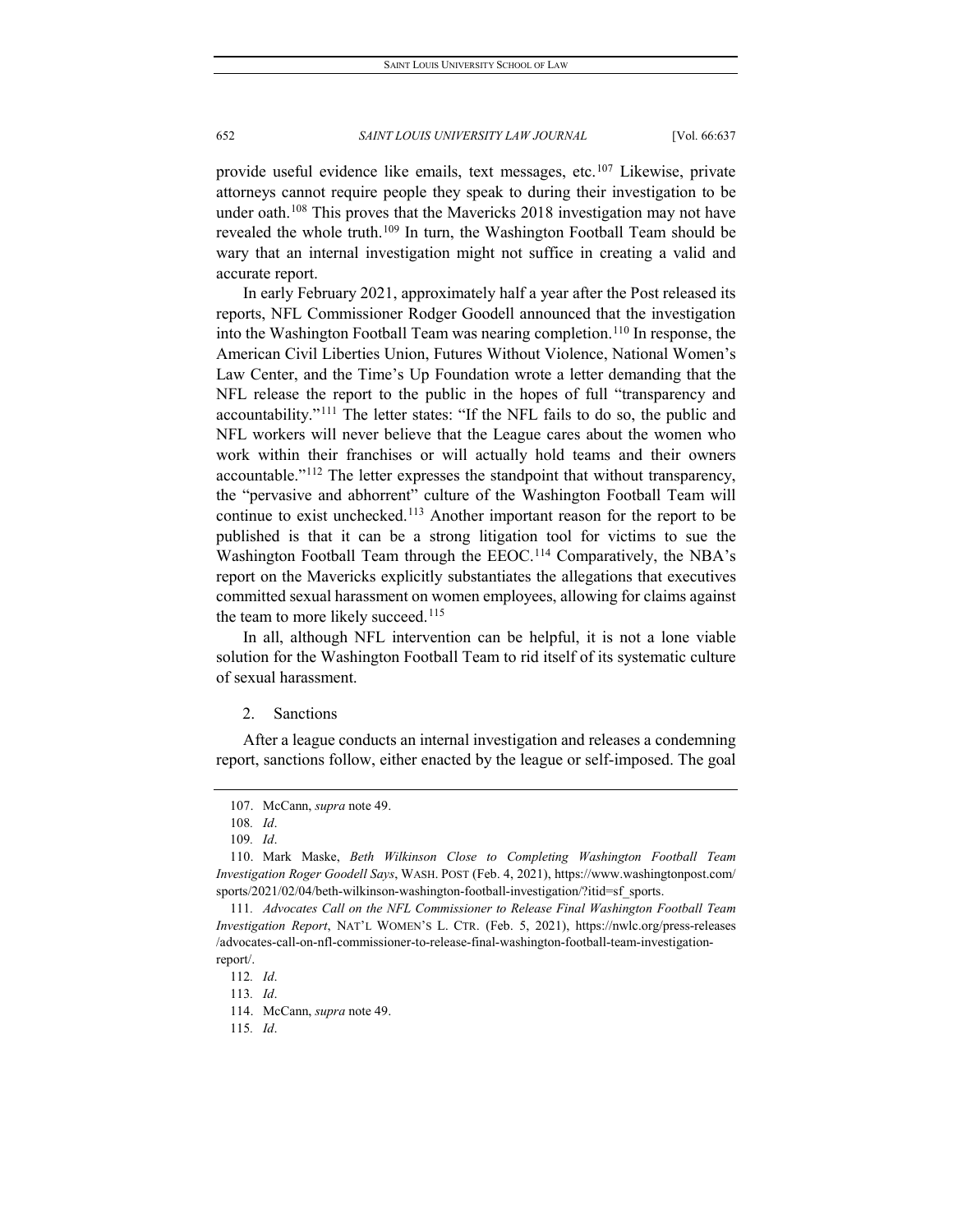of sanctions is clear: to punish and deter.<sup>[116](#page-17-0)</sup> However, these goals are not achieved in the "Big Four." Time and time again, leagues hand out sanctions against its teams for numerous prohibited actions, $117$  proving threat of punishment is not effective in deterrence.

Another issue is the quality of the sanctions given. When New Orleans Saints Head Coach Sean Payton was found to be involved in a "bounty program" in 2012, the NFL suspended him for one year without pay.[118](#page-17-2) In 2012, Sean Payton's salary was around \$7.5 million.<sup>[119](#page-17-3)</sup> While that sanction seems sizable to a normal person, it is a small financial hit to a person with such an incredibly high net worth.<sup>120</sup> Powerful individuals in the NFL continue to commit prohibited actions because paying a fine does not have a drastic impact their careers or finances. Another example derives from Jerry Richardson, the soonto-be owner of the Carolina Panthers at the time, who was fined \$2.75 million by the NFL after an investigation led to substantial evidence of workplace misconduct, including sexual harassment.<sup>[121](#page-17-5)</sup> Jerry Richardson's net worth is \$2 *billion*. [122](#page-17-6) Additionally, as previously mentioned, the Mavericks donated \$10 million to programs regarding women leadership and domestic violence as a form of sanction from the NBA. Because of the good nature behind a donation, it is difficult to classify one as a sanction. The Mavericks did not lose anything with that "punishment," but rather gained positive publicity by donating to a worthy cause.

If the NFL finds the investigation to corroborate the sexual harassment allegations against the Washington Football Team and decides sanctions are appropriate, it is unlikely these sanctions will ameliorate the toxic work environment that has been tolerated for years. If the sanctions placed by the

<span id="page-17-0"></span><sup>116.</sup> Laura Peterson, *Collective Sanctions: Learning From the NFL's Justifiable Use of Group Punishment*, 14 TEX. REV. ENT. & SPORTS 165, 166 (2013).

<span id="page-17-1"></span><sup>117</sup>*. E.g.*, Adam Rank, *Biggest Football Punishments*, NAT'L FOOTBALL LEAGUE, https://www.nfl.com/photos/biggest-football-punishments-09000d5d827a273e (last visited Feb. 17, 2021).

<span id="page-17-2"></span><sup>118</sup>*. Id*. A "bounty program" in professional football is a system in which players are paid bonuses for deliberately injuring opposing players during a game. *Saints Bounty Scandal*, ESPN (Feb. 26, 2013), http://www.espn.com/nfl/topics/\_/page/new-orleans-saints-bounty-scandal.

<span id="page-17-3"></span><sup>119</sup>*. Sean Payton*, SPOTRAC, https://www.spotrac.com/nfl/new-orleans-saints/sean-payton-11361/ (last visited Feb. 18, 2021).

<span id="page-17-4"></span><sup>120</sup>*. See id*. Sean Payton's net worth is \$24 million. *Sean Payton Net Worth*, CELEBRITY NET WORTH, https://www.celebritynetworth.com/richest-athletes/richest-coaches/sean-payton-networth/ (last visited Feb. 18, 2021).

<span id="page-17-5"></span><sup>121.</sup> Austin Knoblauch, *NFL Fines Jerry Richardson \$2.7M After Investigation*, NAT'L FOOTBALL LEAGUE, https://www.nfl.com/news/nfl-fines-jerry-richardson-2-75m-after-investiga tion-0ap3000000938897 (last visited on Feb. 18, 2021).

<span id="page-17-6"></span><sup>122</sup>*. Jerry Richardson Net Worth*, CELEBRITY NET WORTH, https://www.celebritynetworth .com/richest-businessmen/jerry-richardson-net-worth/#:~:text=Jerry%20Richardson (last visited on Feb. 18, 2021).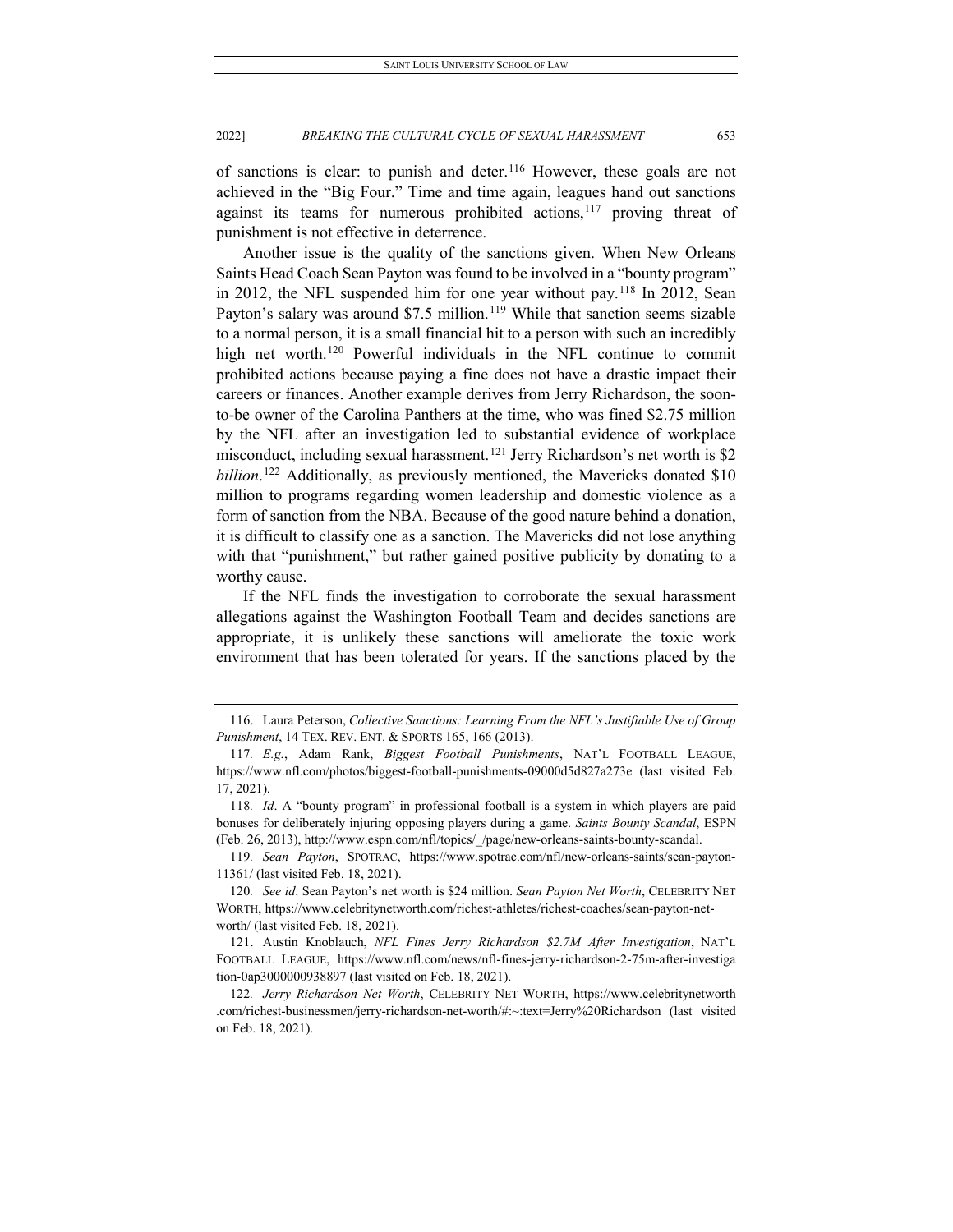leagues described in the previous examples were effective in deterrence of prohibited conduct, prohibited conduct would not still be occurring or, at the least, would be less frequent. The Washington Football Team is one of the most valuable sports franchises in the world, with an estimated value of \$3.4 billion,<sup>[123](#page-18-0)</sup> while Dan Snyder, the owner, has a net worth of \$2.6 billion on his own.[124](#page-18-1) If the NFL chooses to sanction the Washington Football Team or Dan Snyder personally, it is unlikely any monetary amount similar to the ones imposed on Sean Payton, Jerry Richardson, or the Dallas Mavericks would help deter the team or any other professional sports team from engaging in misconduct in the future. In all, while the goal of deterrence of sanctions remains attractive, sanctions do not alone produce constructive results.

# *B. Settlements*

While leagues can enact sanctions on their teams, that does not protect the team or its individuals from legal liability. Women may choose to file a claim with the EEOC when they feel they have been wronged, although many of these claims do not reach court but rather result in settlements.[125](#page-18-2) As previously mentioned, these settlements often include consent decrees to help foster compliance in the future. For the Washington Football Team particularly, settlements have failed to make a positive impact on the team's workplace culture. For example, it was revealed that Dan Snyder was accused of sexual misconduct in 2009, and the Washington Football Team paid the former woman employee \$1.6 million as part of a confidential settlement.<sup>[126](#page-18-3)</sup> Yet, over the next ten years, numerous more women employees have come forward with similar allegations against the team, proving the ineffectiveness of the prior settlement in deterrence. Since the 2009 settlement involving Dan Snyder was confidential, $127$  it is unclear whether that settlement included a consent decree. However, considering the multitude of accusations that followed, either there were no compliance provisions or enforcement was lax. If the Washington Football Team settles any of the claims likely to arise from the current situation,

<span id="page-18-0"></span><sup>123.</sup> Jeff Clabaugh, *Washington Football Team's Value Climbs By \$300M in Annual Rankings*, WTOP NEWS (Aug. 3, 2020), https://wtop.com/business-finance/2020/08/the-washington-football -team-value-climbs-by-300m.

<span id="page-18-1"></span><sup>124</sup>*. #327 Dan Snyder*, FORBES (Feb. 18, 2021), https://www.forbes.com/profile/dan-snyder/ ?sh=579094c6b193.

<span id="page-18-2"></span><sup>125</sup>*. See* WHAT YOU SHOULD KNOW: THE EEOC, CONCILIATION, AND LITIGATION, *supra*  note 90.

<span id="page-18-3"></span><sup>126.</sup> Will Hobson et al., *Washington Football Team Settled Sexual Misconduct Claim Against Daniel Snyder for \$1.6 Million*, WASH. POST (Dec. 22, 2020), https://www.washingtonpost.com/ sports/daniel-snyder-sexual-misconduct-settlement/2020/12/22/f81131d8-4339-11eb-a277-49a6d 1f9dff1\_story.html.

<span id="page-18-4"></span><sup>127.</sup> Will Hobson, *NFL Probe of Harassment at Washington Football Team Should Be Made Public; Activists Say*, WASH. POST (Feb. 5, 2021), https://www.washingtonpost.com/sports/2021 /02/05/nfl-washington-football-investigation-public/.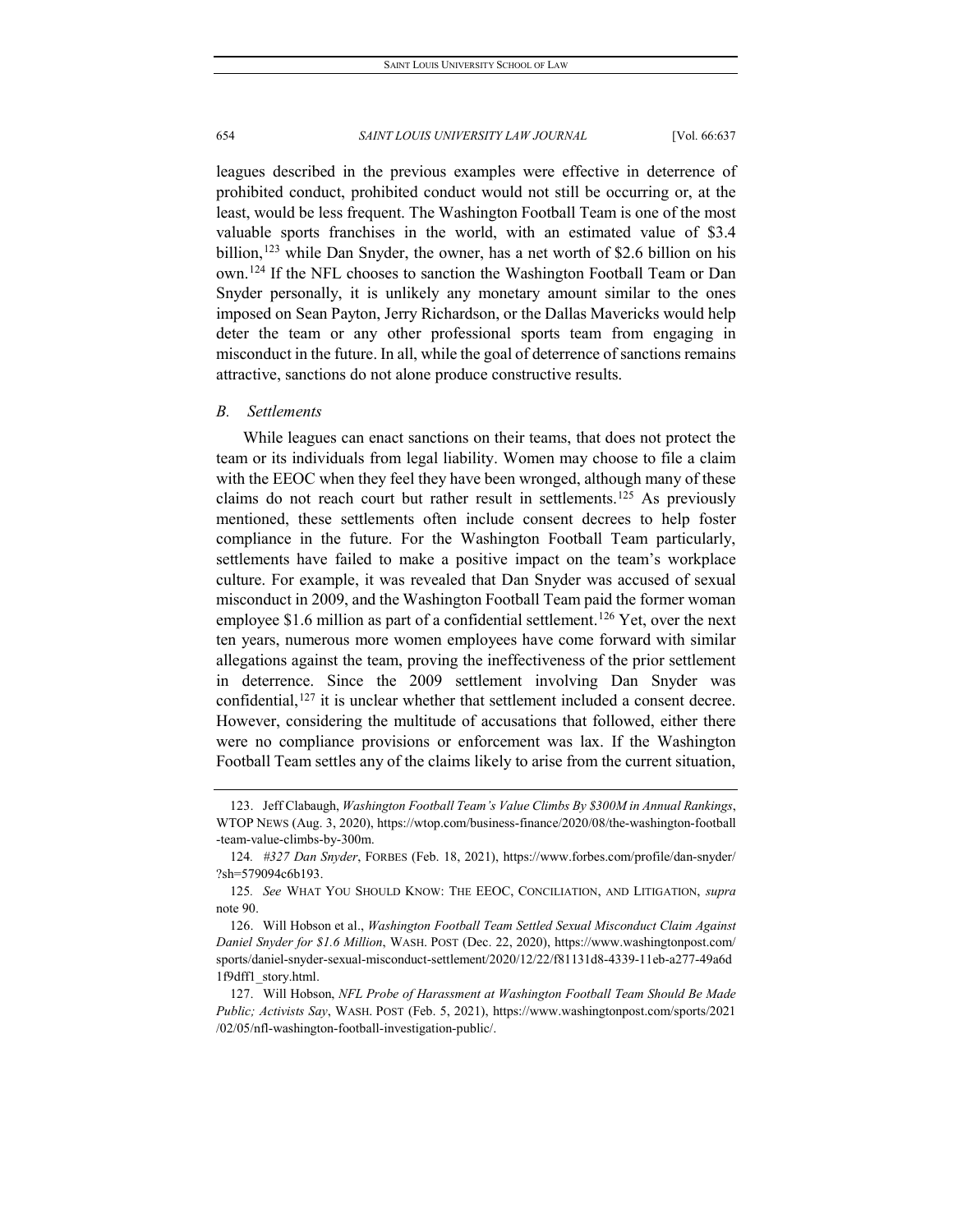these settlements will not play any purposeful role in bettering the toxic culture of mistreating women within the organization, especially with an absence of an intricate consent decree.

#### *C. Additional Initiatives to be Considered by Professional Sports Teams*

#### 1. Preventative Measures: The *Faragher-Ellerth* Affirmative Defense

One potential solution is preventative in nature—enacting well-drafted antiharassment policies and complaint procedures. This concept is highlighted in the *Faragher-Ellerth* framework, which operates as an affirmative defense for an employer involved in a sexual harassment case.<sup>[128](#page-19-0)</sup> The employer may assert the defense that (1) it exercised reasonable care to prevent and promptly correct any sexually harassing behavior and (2) the employee unreasonably failed to take advantage of any preventive or corrective opportunities provided by the employer or to avoid harm otherwise.<sup>[129](#page-19-1)</sup> But this is not a "get-out-of-jail-free card" for employers facing claims; it simply acts as a safeguard for employers who took the reasonable steps to remedy sexual harassment but were not notified of the harassment with enough time to do anything about it.[130](#page-19-2) The *Faragher-Ellerth* defense serves as a tool to encourage Title VII's intention of forethought by employers in order to prevent sexual harassment from occurring in the first place.<sup>[131](#page-19-3)</sup>

Courts vary on their analysis of the first prong of the defense—that the employer exercised reasonable care to prevent and promptly correct any sexually harassing behavior.<sup>[132](#page-19-4)</sup> The Eleventh Circuit has held that an employer must show that its "sexual harassment policy was effectively published, that it contained reasonable complaint procedures, and that it contained no other fatal defect."<sup>[133](#page-19-5)</sup> The Eighth Circuit has determined that when there are multiple individuals whom harassment could be reported to and the policy is disseminated to all employees, the first prong is met, even when no training or counseling is supplied by the employer in regard to sexual harassment.<sup>[134](#page-19-6)</sup> The Seventh Circuit has held that a policy that did not provide a specific reporting avenue but instead permitted employees to report how they feel most

<span id="page-19-1"></span><span id="page-19-0"></span><sup>128.</sup> Deborah L. Brake & Joanna L. Grossman, *The Failure of Title VII as a Rights-Claiming System*, 86 N.C.L.REV. 859, 879 (2008); Faragher v. City of Boca Raton, 524 U.S. 775, 780 (1998); Burlington Indus., Inc. v. Ellerth, 524 U.S. 742, 765 (1998).

<sup>129</sup>*. See* sources cited *supra* note 128.

<sup>130</sup>*. See id*.

<sup>131</sup>*. See Ellerth*, 524 U.S. at 764.

<span id="page-19-6"></span><span id="page-19-5"></span><span id="page-19-4"></span><span id="page-19-3"></span><span id="page-19-2"></span><sup>132.</sup> See Matthew D. Venuti, *Modernizing the Workplace: The Third Circuit Puts the Faragher-*Ellerth *Affirmative Defense in Context*, 64 VILL. L. REV. 535, 546–50 (2019).

<sup>133.</sup> Frederick v. Sprint/United Mgmt., 246 F.3d 1305, 1314 (11th Cir. 2001).

<sup>134.</sup> Weger v. City of Ladue, 500 F.3d 710, 720 (8th Cir. 2007).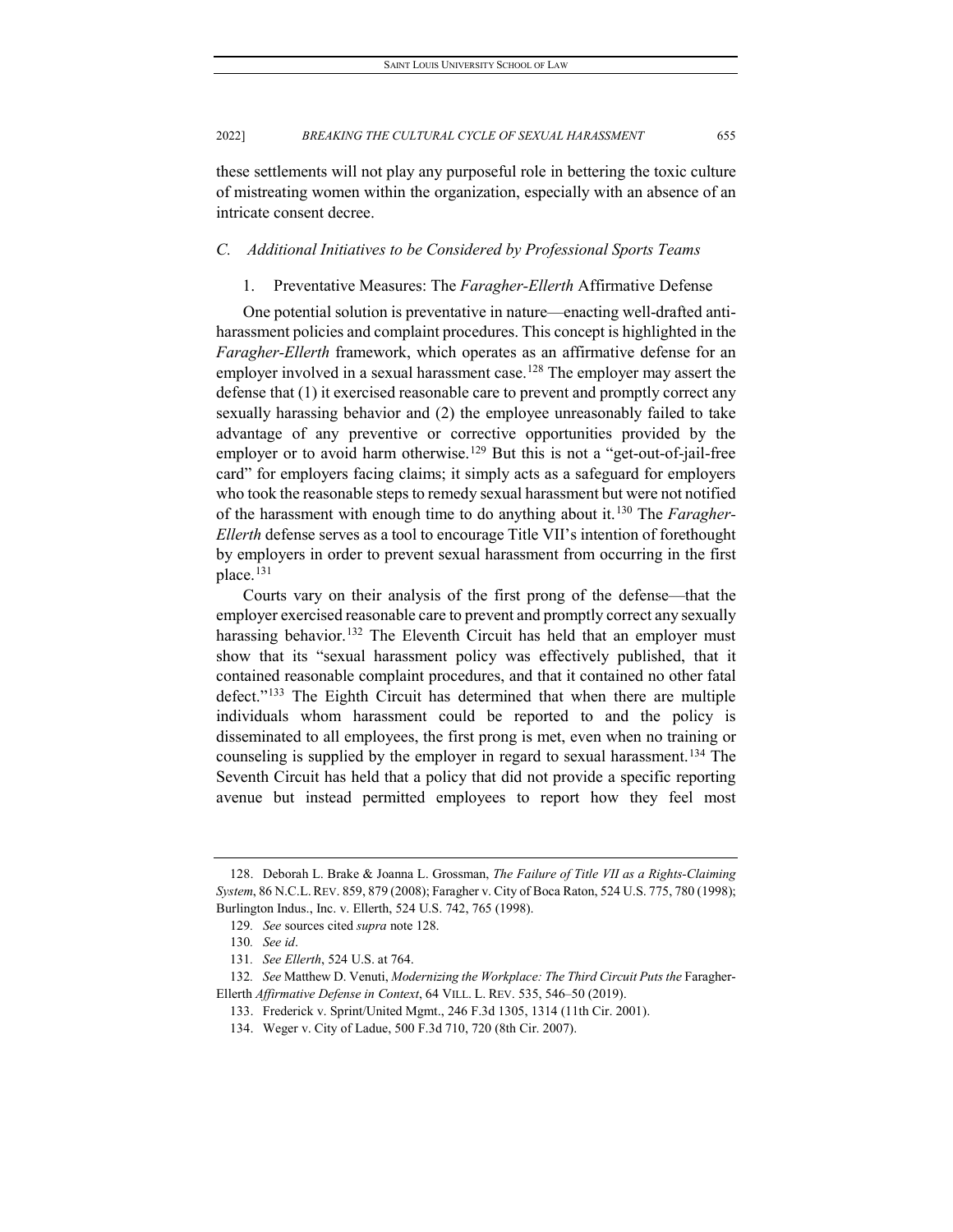comfortable was sufficient to satisfy the first prong as well.<sup>[135](#page-20-0)</sup> In summary, courts often conclude that an employer acted reasonably when it has distributed a written sexual harassment policy to employees but differ on what makes such a policy adequate, with some standards much lower than others.<sup>[136](#page-20-1)</sup>

The second prong of the defense is that the employee victim unreasonably failed to take advantage of any preventive or corrective opportunities provided by the employer or to avoid harm otherwise. There is a trend of courts refusing to consider context when making determinations about a victim's reasonableness in delay of reporting.[137](#page-20-2) In the case *Walton v. Johnson & Johnson*, the Eleventh Circuit did not consider the victim's fear in context as a reason for her three-month delay in complaining because there was not a "credible threat of retaliation," thus disregarding the victim's allegations of forcible rape and gun-brandishing as a source of her fear.<sup>[138](#page-20-3)</sup> A non-contextual approach to evaluating fear makes a failure to complain automatically "unreasonable,"<sup>[139](#page-20-4)</sup> therefore blaming the victim for not speaking up. Fortunately, the Third Circuit has adopted an approach that expands the reasonableness inquiry, making it less time-stringent and more consistent with the policy underlying Title VII.<sup>[140](#page-20-5)</sup> This approach takes into account "the employee's fear of retaliation, confidentiality, harm, impairment of career prospects, blame for the supervisor's conduct, and even the financial distress that may result from the employee losing their job."<sup>[141](#page-20-6)</sup> This more contextual and flexible standard prevents women who have delayed their reporting, for whatever reason applicable to their situation, from being automatically blocked from relief based on any arbitrary time constraint.

<sup>135.</sup> Hardy v. Univ. of Ill. at Chi., 328 F.3d 361, 365 (7th Cir. 2003).

<sup>136</sup>*. See* Venuti, *supra* note 132, at 546–47.

<span id="page-20-2"></span><span id="page-20-1"></span><span id="page-20-0"></span><sup>137.</sup> Brake & Grossman, *supra* note 128, at 883. *See also* Reed v. MBNA Mktg. Sys., Inc., 231 F. Supp. 2d 363, 367, 375 (D. Me. 2002) (holding that the plaintiffs failure to complain was unreasonable even though her harassing supervisor told her not to tell anyone and threatened that his father was "good friends with the owner" of the company they worked for); Dennis v. Nevada, 282 F. Supp. 2d 1177, 1180, 1185 (D. Nev. 2003) (holding plaintiff was unreasonable for failing to complain even though she expressed that she "did not want to jeopardize completing the probationary period successfully"); Phillips v. Taco Bell Corp., 83 F. Supp. 2d 1029, 1034 (E.D. Mo. 2000) (expressing expectation that the plaintiff should complain even before realizing the misconduct would recur and escalate).

<span id="page-20-5"></span><span id="page-20-4"></span><span id="page-20-3"></span><sup>138.</sup> Walton v. Johnson & Johnson Serv., 347 F.3d 1272, 1290–91 (11th Cir. 2003) (refusing to allow a three-month delay to be considered reasonable because the harasser never told the plaintiff "her job was in jeopardy" nor "threaten her with physical harm").

<sup>139.</sup> Brake & Grossman, *supra* note 128, at 883.

<sup>140</sup>*. See* Minarsky v. Susquehanna Cnty., 895 F.3d 303, 314 (3rd Cir. 2018).

<span id="page-20-6"></span><sup>141.</sup> Venuti, *supra* note 132, at 566.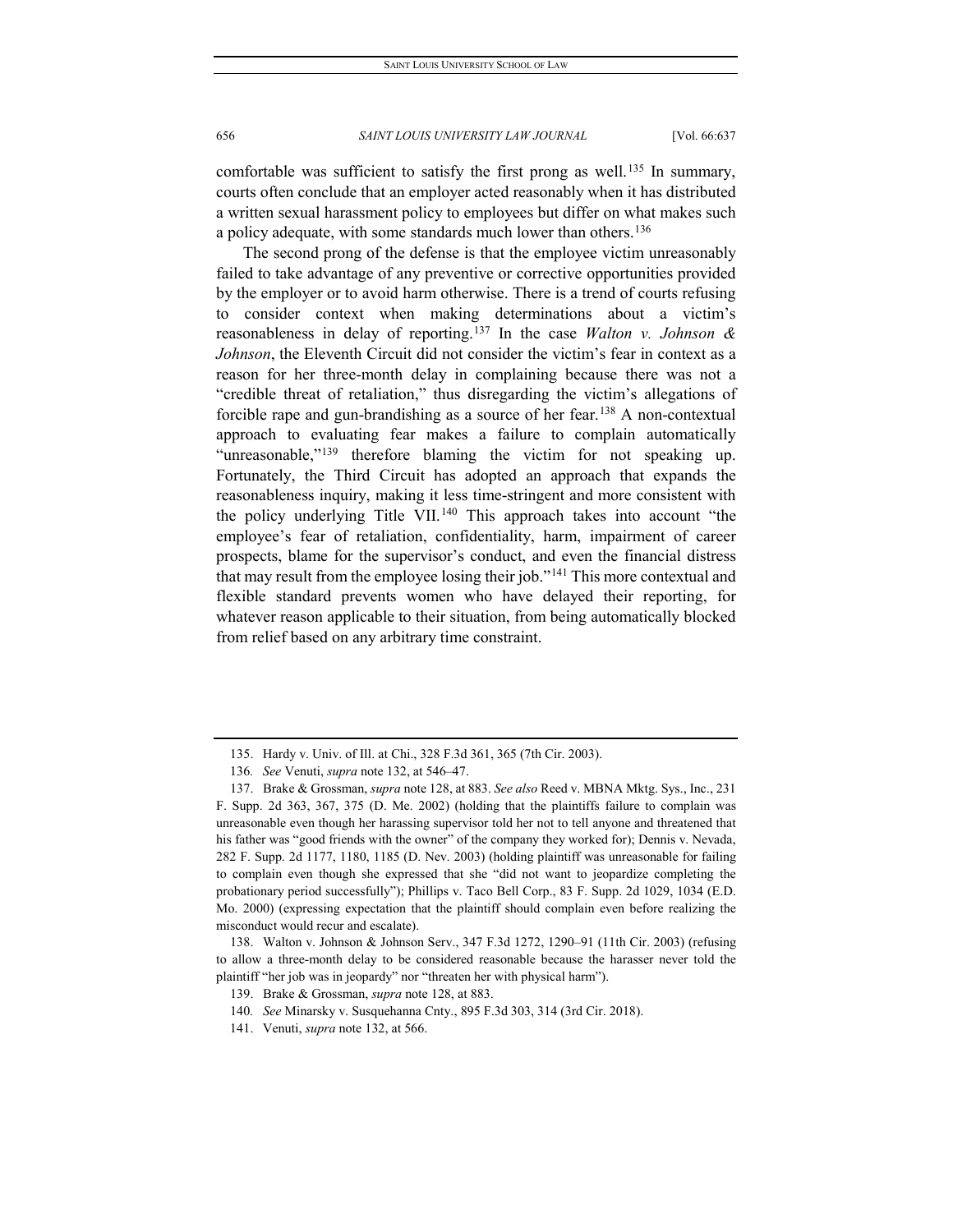The NFL has a policy that strictly prohibits employment discrimination based on sex.<sup>[142](#page-21-0)</sup> In its personal conduct policy, the NFL prohibits unlawful discrimination based on an individual's race, color, religion, sex, national origin, age, disability, or sexual orientation.<sup>[143](#page-21-1)</sup> While the NFL may have policies in place, policies are needed at the team-level to be useful in litigation since the teams are independently owned, reflecting the NFL's lack of control over the teams in its league.[144](#page-21-2) The Washington Football Team's code of conduct forbids "'unwelcome or unsolicited sexual advances' and conduct that 'creates an intimidating, hostile or offensive working environment.'"[145](#page-21-3) Nevertheless, it can be safely concluded from the numerous allegations against the Washington Football Team that these policies are aimless and not strictly enforced. A court should dive deep into the details and compliance procedures of a team's policies and not allow the mere existence of a policy to suffice. A sexual harassment policy that "exist[s] only on paper" should not be enough.<sup>[146](#page-21-4)</sup> Therefore, the Washington Football Team should not be afforded the *Faragher-Ellerth* defense if it faces claims in court in the future.

That is not to say the *Faragher-Ellerth* defense should never be available to professional sports teams; instead, it should only be available to teams who have created effective preventative policies that work to cleanse the organization of any traces of a toxic culture. After the release of the Mavericks' condemning report in 2018, the team initiated a more formal reporting process, regular anonymous employee surveys, expansion of the human resource department, workplace training programs, and a confidential hotline for employees to share concerns[.147](#page-21-5) These are in addition to the NBA's compliance requirements mentioned above. It is likely that these initiatives increase the Mavericks' chance to successfully utilize the *Faragher-Ellerth* affirmative defense in case of future infractions. For the Washington Football Team, on the other hand, Snyder has been quoted to vow that after completion of the investigation, the team "will institute new policies and procedures and strengthen [the] human resources infrastructure to not only avoid these issues in the future but most importantly

<span id="page-21-0"></span><sup>142.</sup> Francine Eichhorn, *How the NFL "Protects" Cheerleaders with Discriminatory Policies*, 34 ABA J. LAB. & EMP. L. 289, 292 (2020).

<span id="page-21-2"></span><span id="page-21-1"></span><sup>143.</sup> Ken Belson, *How an Instagram Post Led to an N.F.L. Cheerleader's Discrimination Case*, N.Y. TIMES (Mar. 25, 2018), https://www.nytimes.com/2018/03/25/sports/saints-cheerleader.html #:~:text=Davis.

<sup>144</sup>*. See id*.

<sup>145.</sup> Hobson et al., *supra* note 31.

<sup>146</sup>*. Id*.

<span id="page-21-5"></span><span id="page-21-4"></span><span id="page-21-3"></span><sup>147.</sup> Molly Evans, *Investigations Into Dallas Mavericks Reveals Sexual Misconduct Over 20 Years*, NAT'L PUB. RADIO (Sept. 19, 2018), https://www.npr.org/2018/09/19/649615551/investiga tion-into-dallas-mavericks-reveals-sexual-misconduct-over-20-years.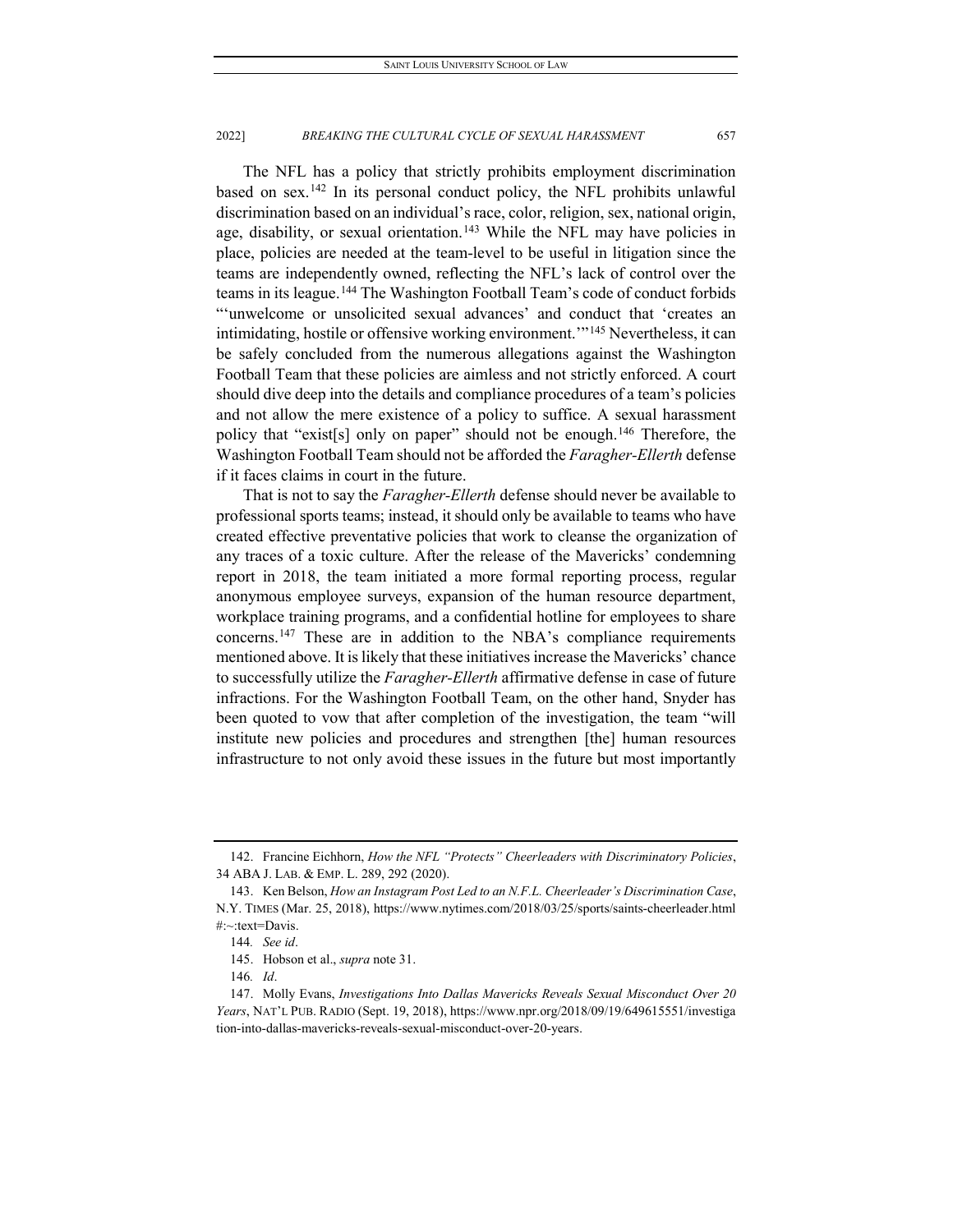creat[e] a team culture that is respectful and inclusive of all."[148](#page-22-0) It is likely the NFL will demand compliance to certain requirements as the NBA did for the Mavericks, in addition to self-imposed implementations by the team itself; that is, if Snyder was being sincere with his motives for change. While these new potential initiatives cannot shield the Washington Football Team from liability from past instances, the team may be able to take advantage of the defense in the future. Still, it is important to keep in mind that the intention of the *Faragher-Ellerth* defense is to protect victims by encouraging employers to improve their policies, not to save the employers after the fact.

#### 2. Human Resource Departments

Human Resource ("HR") departments also have potential to play a powerful role. For example, former Mavericks employees stated that the "team's HR office [was] part of the problem."[149](#page-22-1) They explained that the HR office was one that created "a chilling effect on the willingness to approach [them] with sensitive workplace issues."<sup>[150](#page-22-2)</sup> An HR department is only effective if it is run rightfully—a task even a huge organization like the Dallas Mavericks could not do. The Washington Football Team struggles with an effective HR department as well, which was presented as one of the many issues that cultivated the sexual harassment allegations. At one point, the Washington Football Team's HR department consisted of merely one employee in charge of handling 220 other employees.<sup>[151](#page-22-3)</sup> This lone HR staffer reported directly to the team's Chief Financial Officer at the time, Stephen Choi, who has been known to disregard sexual harassment claims he was advised of.<sup>[152](#page-22-4)</sup> In response to the sexual harassment reports by the Post, the team hired a new Chief People Officer to oversee the human resource department, created a "whistleblower hotline for employees," and implemented a transparency policy regarding communication with employees.<sup>[153](#page-22-5)</sup> It is yet to be determined if these new initiatives will make a difference in the team's hostile culture.

On the other hand, there has been a trend of companies forgoing HR departments in their entirety, revealing that having such a department may be

<span id="page-22-0"></span><sup>148</sup>*. Washington NFL Dan Snyder Vows Culture Change Amid Allegations*, ESPN (July 17, 2020), https://www.espn.com/nfl/story/\_/id/29481774/washington-nfl-owner-dan-snyder-vowsculture-change-amid-allegations.

<sup>149.</sup> Wertheim & Luther, *supra* note 48.

<sup>150</sup>*. Id*.

<span id="page-22-5"></span><span id="page-22-4"></span><span id="page-22-3"></span><span id="page-22-2"></span><span id="page-22-1"></span><sup>151.</sup> John Keim, *Washington Football Team Hires Chief People Officer for HR Department*, ESPN (Nov. 9, 2020), https://www.espn.com/nfl/story/ /id/30284764/washington-football-teamhires-chief-people-officer-hr-department.

<sup>152.</sup> Hobson et al., *supra* note 31.

<sup>153.</sup> Keim, *supra* note 151.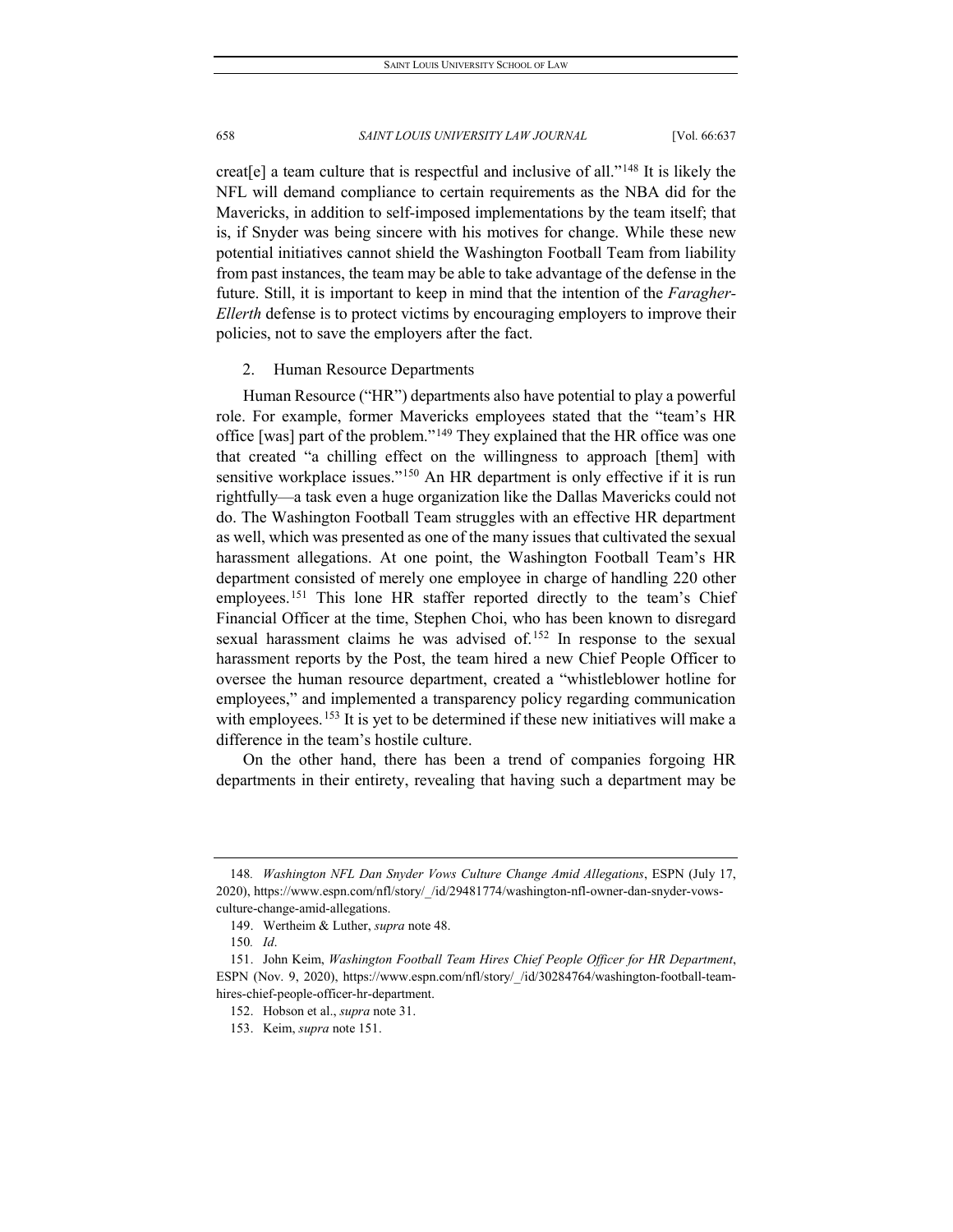more arbitrary than effective in some cases.<sup>[154](#page-23-0)</sup> Therefore, the Washington Football Team may need to start from scratch by ridding itself of its current ineffective HR department and re-building the organization with non-hierarchal principles to foster autonomy.<sup>[155](#page-23-1)</sup> This way, high-ranked employees cannot just fall back on HR to manage any issue complained about them, but instead must avoid engaging in wrongful conduct in the first place.<sup>[156](#page-23-2)</sup> Naturally, with no HR department, there is more of a chance for liability, so the Washington Football Team must weigh these risks against one another: re-build the organization to foster equality but risk harassment inevitably occurring with no protections in place or continue with the current HR department, while making some improvements, and hope courts find they have placed effective enough policies to be afforded the *Faragher-Ellerth* defense and avoid liability.

# IV. SOLUTIONS

The concern is clear: once the Washington Football Team is sanctioned by the NFL, settles any claims with the EEOC, and declares the wrongs are "remedied" in a hope of any public relations nightmare to disappear, the underlying issue of sexual harassment occurring in the Team's office will not vanish but inevitably continue to occur. The current solutions, internal investigations followed by sanctions from the league and EEOC settlements with mediocre consent decrees, do not create any change, but rather create a vicious circle—an act of sexual harassment, sanction by the league, EEOC settlement, and repeat. In order to terminate the cycle, changes must be made from a legal standpoint, both preventive and punitive in nature.

First, the *Faragher-Ellerth* defense standard should be raised. Courts should require a more extensive showing that an employer exercised reasonable care to prevent and promptly correct any sexual harassment behavior. The fact that an employer merely possesses an anti-sexual harassment policy should not suffice; rather, implementation, enforcement, and education of such policy should be more relevant in a court's analysis. Additionally, courts should be more lenient towards the time constraint of when an employee chooses to report, similar to the Third Circuit's approach. By looking at victims' fears in context, women are more likely to be seen as acting reasonably in their delay. Courts should be able to rely on both a broader array of factors and the context of the victim's situation

<span id="page-23-0"></span><sup>154.</sup> Lauren Weber & Rachel Feintzeig, *Companies Say No to Having an HR Department*, WALL ST. J. (Apr. 9, 2014), https://www.wsj.com/articles/SB10001424052702304819004579489 603299910562. Some top executives believe a traditional human resource department "stifles innovation and bogs down businesses with inefficient policies and processes." *Id*. Craig Ruppert, the CEO of Ruppert Landscape Inc., a company with 900 employees and no HR department, believes that a "decentralized structure fosters autonomy and accountability among leaders across the company." *Id*.

<span id="page-23-1"></span><sup>155</sup>*. See id*.

<span id="page-23-2"></span><sup>156</sup>*. See id*.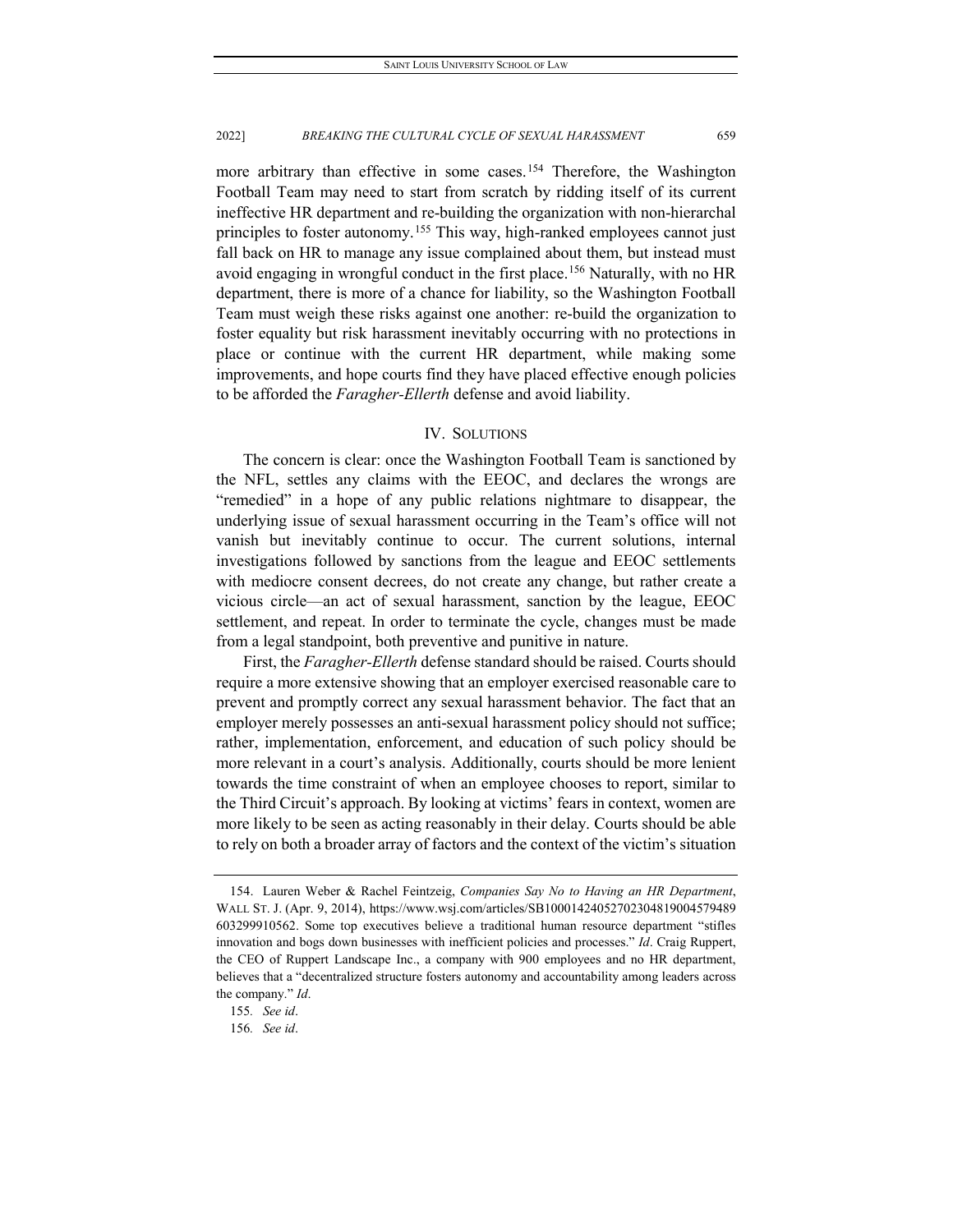when analyzing whether the employer is afforded the *Faragher-Ellerth* defense and thus stripping the victim of potential relief.<sup>[157](#page-24-0)</sup> These standards would better align with the underlying policy of Title VII by forcing professional sports teams to improve their current sexual harassment policies before the defense can be available. With higher quality drafted and implemented anti-harassment policies and complaint procedures, the frequency of sexual harassment occurrences should decrease by cleansing these teams of toxic cultures. Not only should teams improve their policies, but they should also improve their HR departments to ensure compliance with the updated policies. It is important that teams take preventative measures against sexual harassment and not strictly rely on internal investigations and sanctions after the fact.

Second, punishments for sexual harassment within the workplace of a professional sports team should be heightened. Sanctions by the league are not enough to deter future misconduct or encourage a team to strengthen its sexual harassment policy. Although there are certain limitations to the control of leagues over their teams, the leagues need to regulate their teams more actively by not only enacting monetary sanctions but also enacting suspensions to participation and compliance orders. Additionally, the EEOC should heighten the requirements of its consent decrees as part of settlements. These consent decrees need to include more than merely requiring an anti-harassment training program, which have been argued to be simply "'symbolic gestures' whose efficacy has little empirical support,"[158](#page-24-1) and require more specific and individually tailored solutions to the team and its culture. Treating women equally and respectfully in the workplace should not be a compliance task, but rather a cultural attitude in the company. By requiring compliance through consent decrees for a longer period of time and more stringently, there is a higher chance for a team to blend that compliance into its company culture long-term.

# **CONCLUSION**

The Washington Football Team's toxic and pervasive culture is a prime example of the need for more invasiveness from a legal standpoint into the workplace of the professional sports industry. After the hopeful public release

<span id="page-24-0"></span><sup>157.</sup> Potter, *supra* note 84, at 627. (listing factors like the existence of an anti-harassment policy detailing a multifaceted complaint procedure, and the dissemination of this policy such that employees have actual notice of their rights, the existence of sexual harassment training or other educational efforts, the extent of employer's leadership and management to actively promote a respectful, harassment-free workplace; the occurrence of other incidents of harassment both in that particular workplace and across the employer's locations; and the employer's response to past complaints of harassment).

<span id="page-24-1"></span><sup>158.</sup> Schlanger & Kim, *supra* note 95, at 1586 (citing Susan Bisom-Rapp, *An Ounce of Prevention Is a Poor Substitute for a Pound of Cure: Confronting the Developing Jurisprudence of Education and Prevention in Employment Discrimination Law*, 22 BERKELEY J. EMP. & LAB. L. 1, 6, 29 (2001)).